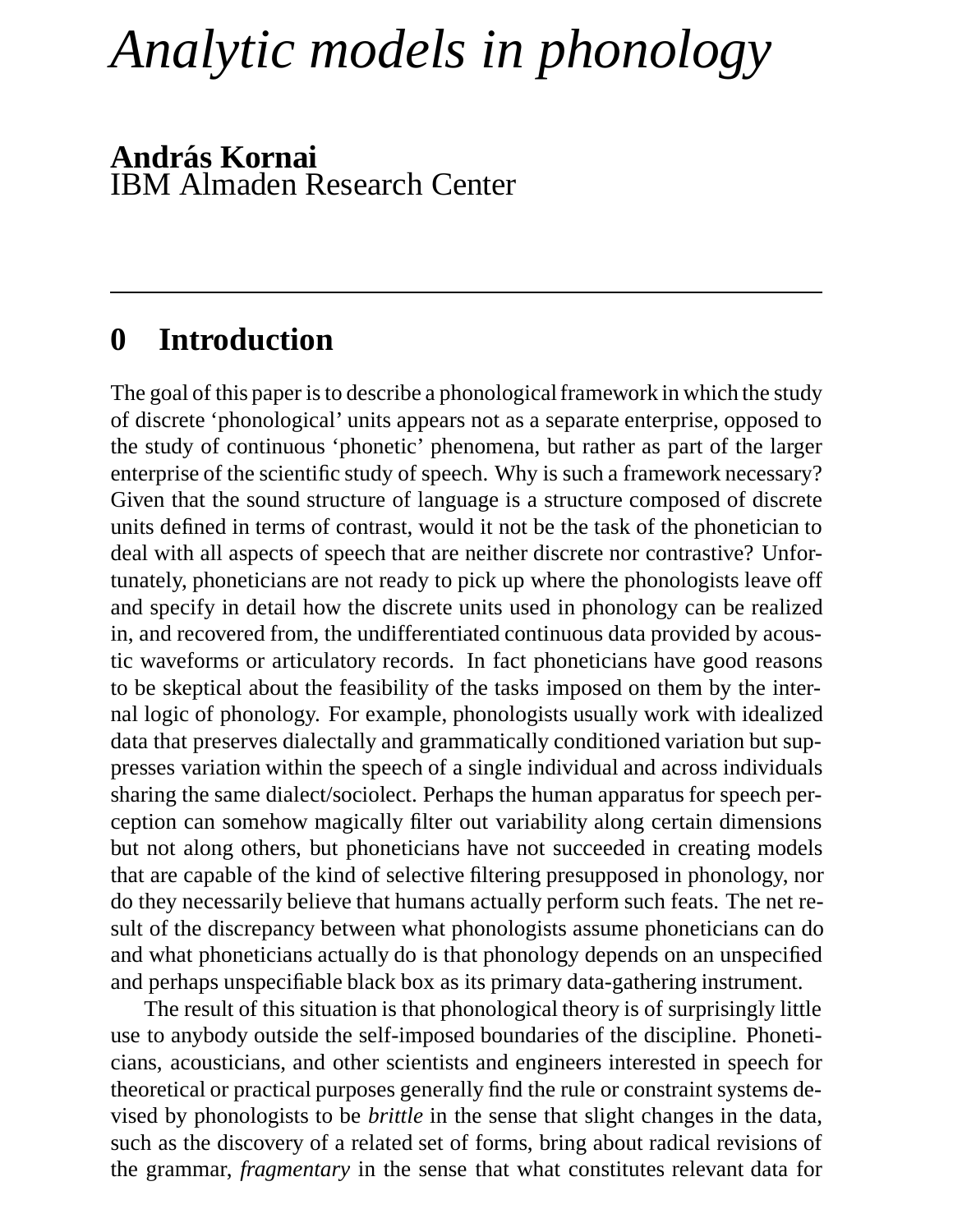the phonologist might not appear even in very large samples, while relatively frequent items often get ignored or simply deemed irrelevant, and hopelessly *handcrafted* in the sense that no general discovery procedure (learning from instances) exists.

Our primary design goal in this paper is *explicitness:* we wish to create a system that in no way depends on the output of unspecified modules. Our secondary design goals are *robustness*, the ability to adapt the system to slightly different data sets without major changes in the grammar, *completeness*, the ability to deal with actual data sets without externally emphasizing or de-emphasizing parts of them, and *automatic acquisition* that sets up the structure (including the units of representation) without relying on human expertise. None of these goals are incompatible with current phonological theory, and this paper does not advocate any radical departure from the central ideas of generative phonology beyond the argument that as phonologists we must take full responsibility for the empirical grounding of our theories. Since we can not simply hand over certain tasks to phoneticians and pretend that they are willing and able to deal with them, we must do the job ourselves. It should be emphasized at the outset that the issue is not a definitional one, whether the resulting theory should still be called phonology in spite of its partially phonetic character, or whether the researchers doing this work should be called phonologists or phoneticians – the issue is how to do the work.

Section 1 sets the stage by presenting a broad view of underlying and surface representations and distinguishing *combinatorial* and *analytic* theories in phonology. Section 2 provides an introduction, specifically aimed at the phonologist, to the basic statistical methods of dealing with variability in the data. Because the fundamental techniques for coming to grips with raw speech data were developed in the speech engineering community, well outside the mainstream of phonetics, it is hoped that most phonologists, even those familiar with the phonetics literature, will find the discussion of these methods to be of some interest. Finally, Section 3 presents the formal model developed in Kornai (1994) in a relatively informal fashion, and describes how in this model the traditional *intersective* theory of features can be replaced by a *superposition* theory. Throughout the paper, the emphasis is on the external (methodological) justification, the internal logic, and the overall goals of the theory – formalism is kept to the absolute minimum and no mathematical sophistication is assumed on the part of the reader

# **1 Underlying and surface representations**

Any theory of phonology makes an ontological commitment to some, possibly infinite, set of psychologically real units, though not necessarily to the way in which complex units are constructed from simpler (atomic) units. Even if com-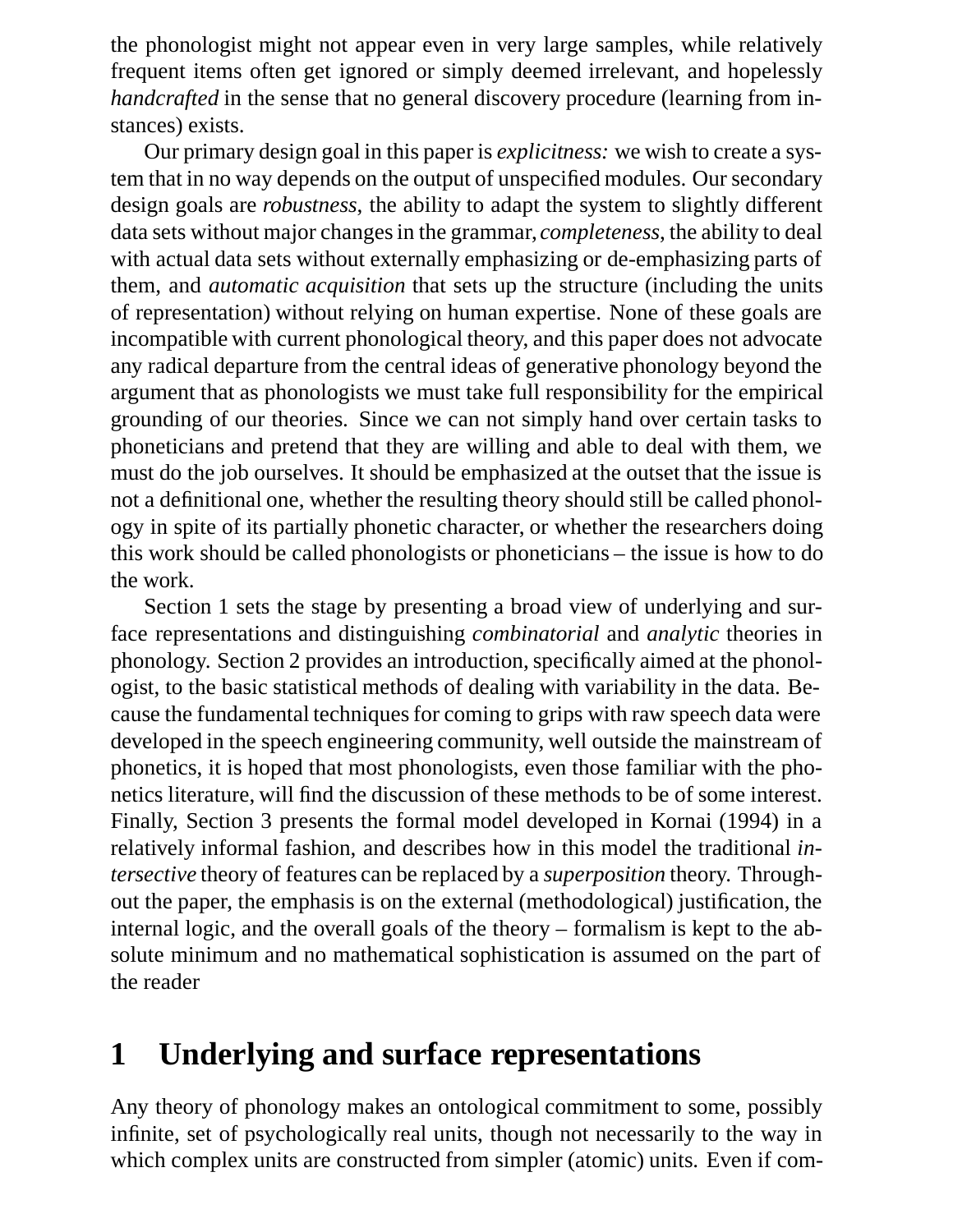plex units are specified in terms of their constituents as a matter of convenience, there need not be a commitment to the psychological status of this specification procedure. Intermediate representations, procedures, and structures can be viewed as having no theoretical status whatsoever, comparable to the scratch paper that holds the intermediate results in long division, or they can be treated as significant, depending on the theory. For example, Chomsky and Halle (1968) are not committed to the reality of the intermediate stages of an SPE-style derivation, Koskenniemi (1983) to the individual rules that combine in a single finite state transducer in two-level phonology, nor Prince and Smolensky (1993) to the suboptimal forms discarded in optimality theory, but level-ordered theories of phonology (Kiparsky 1982, Mohanan 1982, Booij and Rubach 1987) generally treat the output of the the individual levels as real.

In addition, any theory of phonology must rely on some source of empirical data which is external to the theory itself. While interpreting the raw data might require considerable phonological sophistication, there is a methodological difference between the interpretation process, typically viewed as being part of the theory, and the data gathering process, which is typically viewed as being outside the scope of the theory. For our purposes, empirical data is best classified in terms of how much the human apparatus for speech production and perception is used as an instrument in collecting the data. At one extreme, we find those theories that rely exclusively on subjective data, typically judgments concerning the grammaticality and well-formedness of certain forms. At the other extreme we find theories using only objective data such as speech waveforms or direct measurement (nowadays generally by the X-ray microbeam method of Fujimura et al. 1973) of the movement of the articulators.

### **1.1 Combinatorial theories**

To a surprising degree the ontological and the empirical basis of a phonological theory can be inferred from, or even identified with, its notions of underlying and surface representations, independent of whether these representations are linked to one another by declarative or procedural means. Most theories of phonology, including atomic (van der Hulst 1989), autosegmental (Goldsmith 1976), constraints and repairs (Paradis 1988), declarative (Scobbie 1993), dependency (Anderson and Ewen 1987), government (Kaye et al 1985), and lexical phonology (Kiparsky 1982), are concerned primarily with the relationship between mental representations built from discrete, atomic primitives and a broad transcription of the speech signal. Since both the primitive theoretical units and the empirical data are assumed to come from the same, discretely generated set, specifying the relationship between the two is a matter of (infinite) combinatorics, and we shall call all such theories *combinatorial.* The principal mathematical tool used in combinatorial theories are the systems of context sensitive rewrite rules introduced in Chomsky (1956) and elaborated in SPE, but other algebraic specifica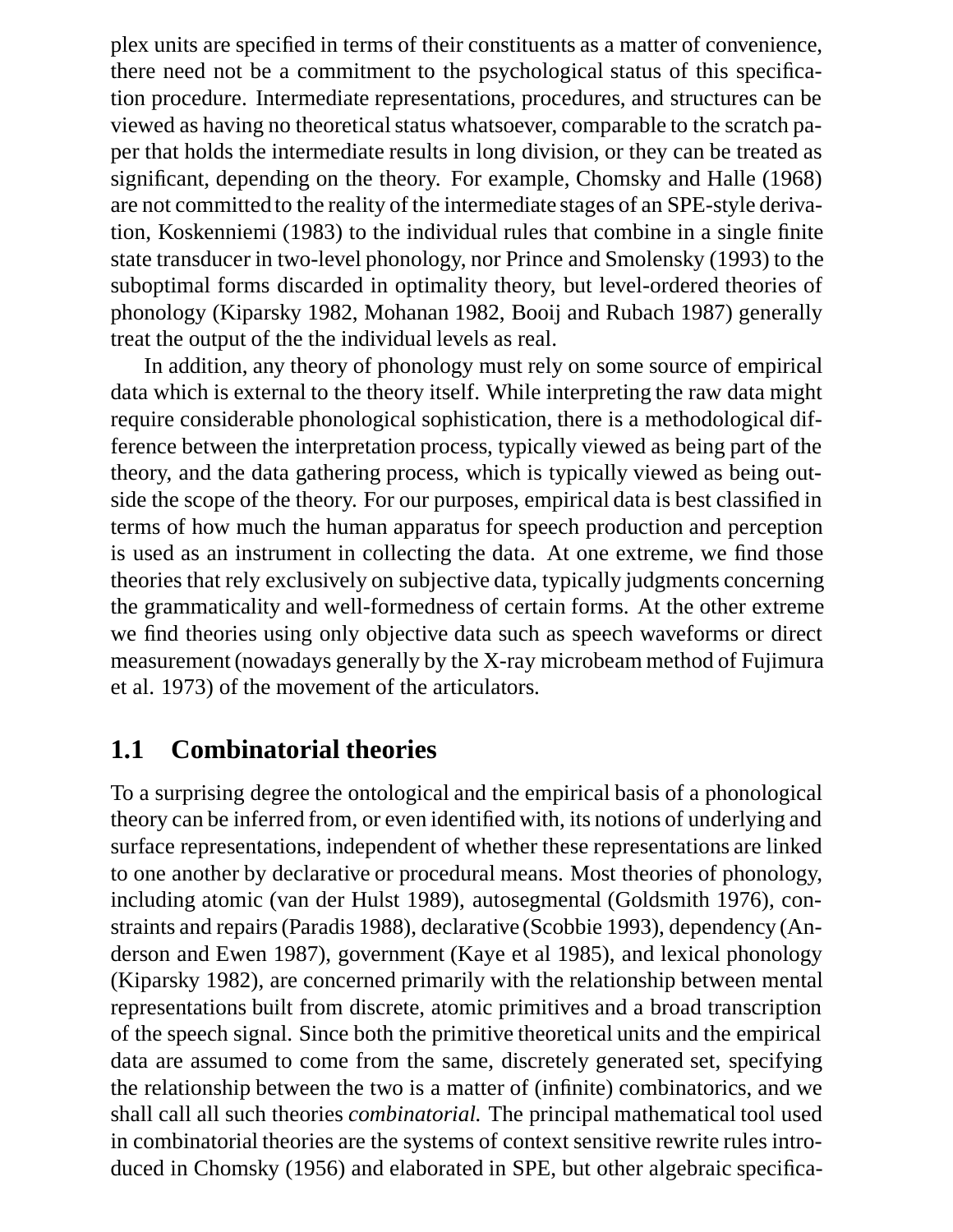tion methods such as categorial grammars (Wheeler 1981), logic programming (Bird 1990), rational relations (Kaplan and Kay 1994), and constraint satisfaction (Scobbie 1991, Bird and Ellison 1994) have also been used. Optimality theory, relying on a highly restricted version of default logic, also belongs here.

Combinatorial theories presume a rather sophisticated view of the mental lexicon, assuming that it stores highly preprocessed discrete units, and an equally sophisticated view of the realization process, assuming several stages of central processing (application of phonological rules/constraints) resulting in complex nerve impulse patterns driving the articulators, with the final output determined by the acoustics of the vocal tract. It is precisely the complexity of these assumptions, and the dearth of predictive theories about the individual stages, that leaves phonology in the uncomfortable position of having to depend on black boxes for its input data. As a case in point, let us consider the theory of distinctive features (Jakobson 1939). A rather detailed qualitative description of the articulatory and acoustic correlates of distinctive features was available as early as 1952 (Jakobson et al 1952). Nearly three decades later, Stevens and Blumstein (1981) still had not found a way of turning this into a quantitative description that could be used to automatically detect features. Though Halle (1983) reiterated the commitment to a direct neuro-biological interpretation of features, the black box remained impregnable. To this day, in spite of repeated efforts such as Cole et al (1983, 1986), research in this area has failed to reveal a set of reliable acoustic cues for phonological features of the sort envisioned in Cherry, Halle and Jakobson (1953) and Cherry (1956).

Sixty years of failure on the part of phonetics to supply phonology with a suitable interface can not easily be explained by some kind of institutional hostility to Prague Circle ideas. While such an explanation might have contained a grain of truth in the fifties and the sixties, by the seventies a great number of phoneticians were sympathetic to generative ideas, and in the last decade tremendous progress has been made in relating modern theories of phonological representations to articulator movement (Keating 1985, 1988, Browman and Goldstein 1987). But in one crucial respect these models inherit the weakness of the original Jakobson-Fant-Halle model: they are still qualitative, and offer no upward path to a quantitative theory. There is a long way from observing the waveform to inferring the position of the articulators (a feat central to the motor theory of speech perception, Liberman et al 1967), but even if this could be done, or even if an X-ray movie is provided, we are still not capable of automatically detecting which sound or feature is being produced. Therefore in the work reported on here we present a more integrated view of speech structure, one that does not depend on unspecified theory-external modules for its empirical data.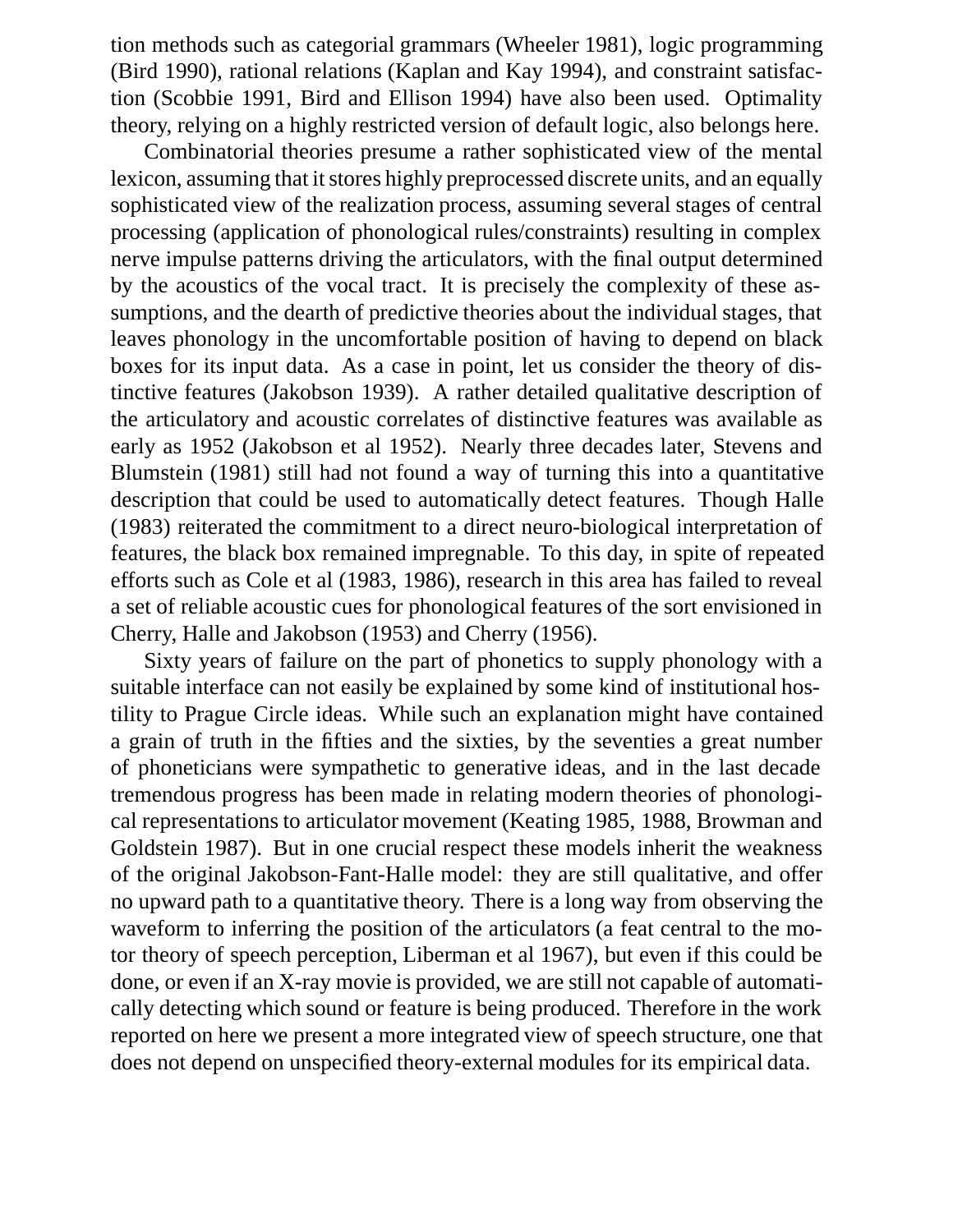#### **1.2 Analytic theories**

The simplest and most direct view of the mental lexicon is to assume that it stores highly specific acoustic engrams recorded during the language acquisition process, and these engrams can be directly used as lookup keys into a mental database that will contain syntactic, semantic, morphological, and other nonacoustic information about the form in question (Klatt 1970). Under this view, surface forms would be acoustic waveforms, while underlying forms could contain detailed articulatory plans for the production of the form, together with links to semantic, syntactic, and morphological information stored in various formats. We will take this model as our starting point, and argue that any departure from a simple and direct model must be justified by a great deal of evidence. We will see cases where such evidence can indeed be cited, but in general our methodological stance is a conservative one in which entities are not multiplied unless necessary.

Let us first consider the issue of discrete units. Since both acoustic engrams and articulatory plans can be stored as distributed representations (e.g. by adjusting connection strengths in a neural net), there is no particular reason to suppose that the underlying forms are discrete. If anything, experience with artificial neural nets suggests the null hypothesis that everything is continuous unless proven discrete. Neither memory nor the machinery of speech production lend themselves to a thorough characterization in terms of a small number of discrete states. To be sure, certain physical properties, such as whether airflow is laminar or turbulent, do lend themselves to such a characterization. But for the most part, we have a continuous system: within the boundaries dictated by anatomy, articulators are free to assume any configuration in a multidimensional continuum. The same is true of the acoustic signal: it is striking how few category distinctions can be established by direct inspection of the signal, and how fluid the boundaries between the categories are. Finally, hard-wired perceptual categories can seldom be found. Even to the extent we find categorial perception (Repp 1983), we find it mostly based on acquired, rather than inherited, distinctions.

In certain cases biology, physics, or cognitive science may furnish some mechanisms external to phonology to implement, or at least to motivate, some form of discretization. But there is a whole range of cases such as tonal levels, voice onset time, modes of phonation, or vowel articulation, where quantal effects cannot be attributed to external mechanisms of any sort – rather, it is only the discrete nature of the linguistic signal that imposes some rudimentary discretization on the continuous physical signal. Yet we find a continuous encoder, channel, decoder, and memory harnessed to the goal of generating, carrying, understanding, and storing messages composed of discrete units. How this can be done is the central question of a wide range of models from Stevens' (1972) quantal theory to contemporary theories of speech recognition (starting with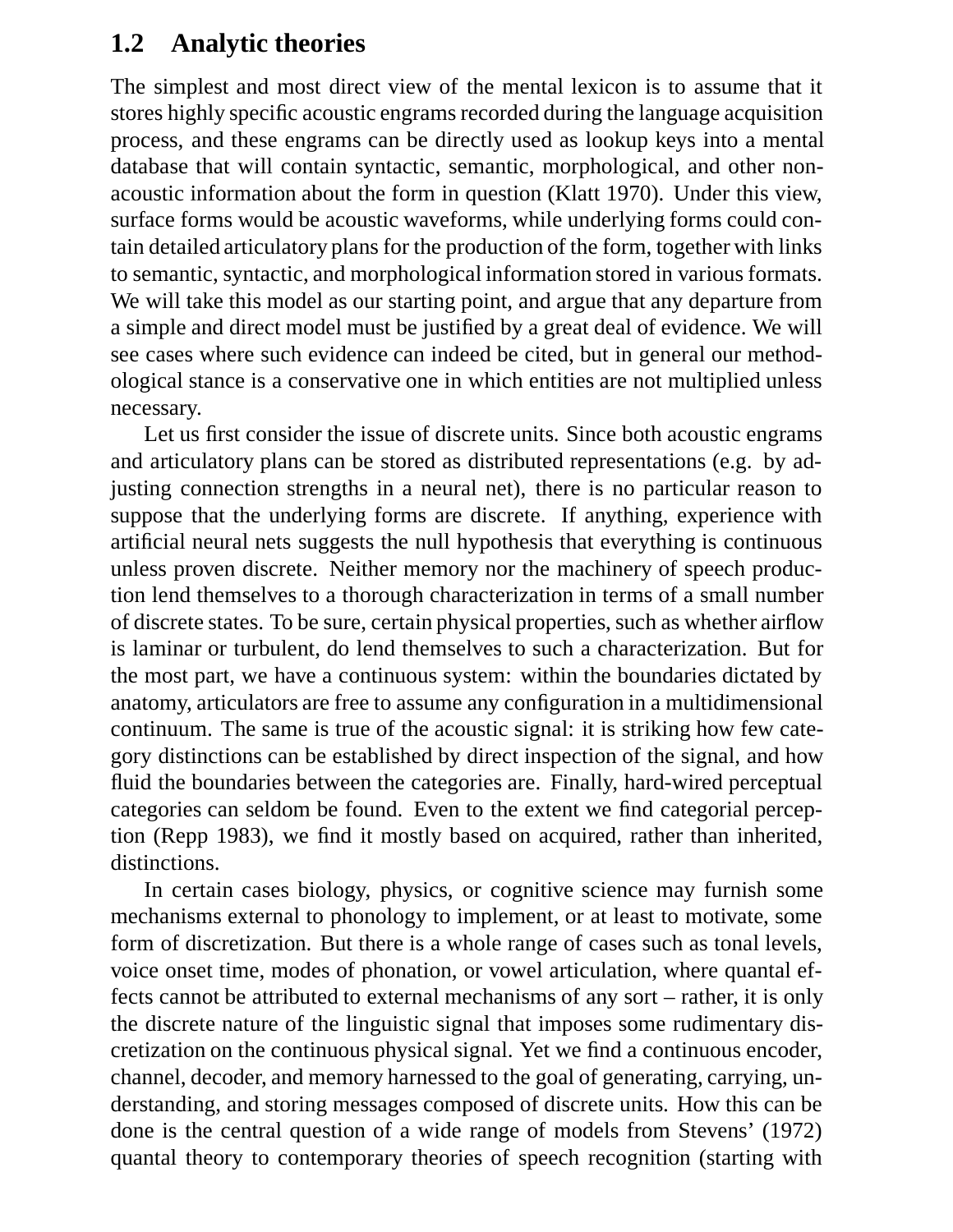Baker 1975), theories that we will call *analytic,* since their primary formal tools are mathematical analysis and statistics. Laboratory phonology (Kingston and Beckman 1990), the investigation of phonetic phenomena from a direct phonological perspective, also belongs here.

# **2 Statistical models of underlying units**

In order to characterize the relationship between psychological units of linguistic processing and their physical realizations we need a tripartite characterization. First, an inventory of psychological units must be presented, and the valid combinations of the psychological units must be enumerated and represented in a symbolic system. Second, we need a method for measuring and reproducing utterances in a mechanical fashion. Finally, we need to specify which utterance corresponds to which representation under what conditions. The first task is addressed, as we have seen, by all combinatorial theories of phonology. The second can be performed by a number of instruments: for the sake of concreteness we assume that the waveform has been recorded and digitized at a sample rate and quantization comparable to that of standard music CDs. As for the third, we obviously have a many to many relation, with different phonological representations corresponding to the same utterance (neutralization) and the same representation having many realizations, and many conditioning factors, ranging from the inevitable physical differences among speakers sharing the same competence to the amount of distortion tolerated in the realization process. In 2.1 we will summarize the principal ways of arguing for a given inventory element on the basis of grammatical or extragrammatical data. In 2.2 we discuss how traditional linguistic criteria used in establishing some element can be reformulated as statistical criteria.

### **2.1 Justifying the primitive units**

Analytical theories do not necessarily share the ontological commitment of combinatorial theories to discrete primitives such as features, phonemes, morphemes, or words. Some of these units, most notably the phoneme, are instrumental in describing such a broad range of phenomena that their psychological reality can hardly be disputed. But other widely used units, e.g. the abstract quanta of stress (asterisks) employed in a variety of grid-based theories of stress (Halle and Vergnaud 1987), are much more restricted in their usefulness and indeed their very existence as units of mental representations can be questioned. Without some radical improvements in neurophysiological instruments neither memory engrams nor nerve impulse patterns can be directly investigated at the level of detail required for the study of linguistic processing. When (and if) such revolutionary technology becomes available it will be possible to investigate these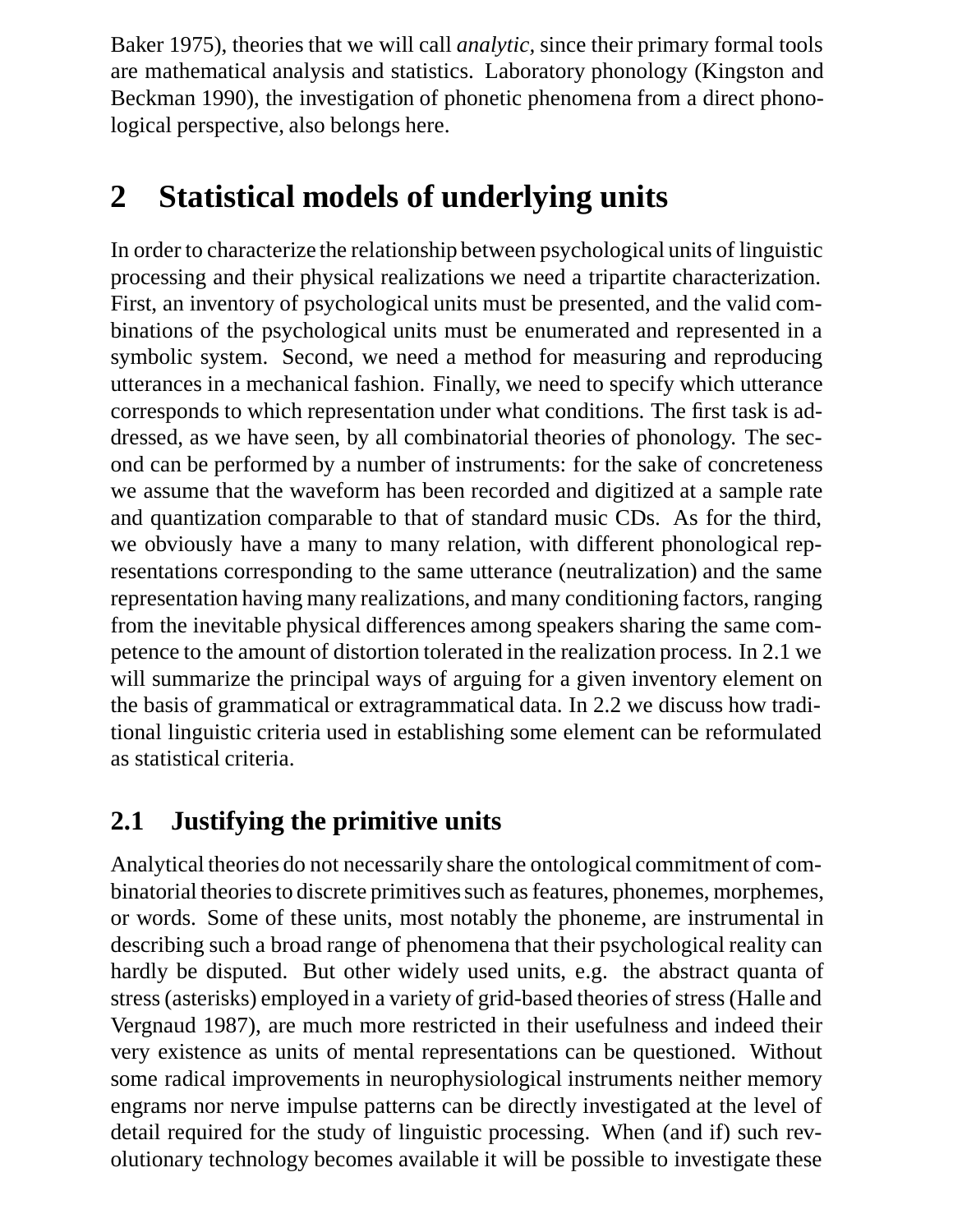units by directly tracing the causal chain responsible for their emergence in continuous media. Until then, we are forced to accept less direct methods of proof, to which we turn now.

The first argument in favor of the existence of a particular unit is the introspective one: most researchers are convinced that they are in fact communicating using sentences, words, syllables, and phonemes. A great deal of the reluctance of speech engineers to accept distinctive features can no doubt be attributed to the fact that for features this argument fails: no amount of introspection reveals, say, the featural composition of vowels.

The second argument in favor of certain linguistic units can be made on the basis of particular systems of writing. To the extent that a morpheme-, mora-, syllable-, or phoneme-based writing system can be easily acquired and consistently used by any speaker of the language, the psychological reality of the units forming the basis of the system becomes hard to deny. Distinctive features fare slightly better under this argument, given the Korean alphabet and some early sound-writing systems such as Bell's (1867) Visible Speech, but to make the point more forcefully the ease of use and portability of such writing systems to other languages needs to be demonstrated.

Finally, the favored mode of argumentation in linguistics is based on the economy introducing a particular unit brings to the description. It is not entirely obvious that without independent support such arguments are strong enough to establish the psychological reality of a unit. While there is no doubt that this kind of structural evidence massively favors the use of distinctive features, more direct psycholinguistic experiments bearing on the psychological reality of features are far from conclusive (Remez 1979).

#### **2.2 The statistical justification of units**

For analytic theories of phonology, the problem of justifying units reduces to the problem of recognizing instances in the raw (articulatory, acoustic, or auditory) data. This makes it possible to bring another kind of evidence to bear: in addition to the purely extralinguistic and the purely grammatical forms of evidence discussed in 2.1 above, we can also consider direct statistical evidence. The traditionally central criteria for establishing phonological units, *recurrence, distinctiveness,* and *parsability* can be reformulated as conditions on a *canonical target* model, which, though never spelled out in formal detail, is implicit in most applied work dealing with speech synthesis and recognition. Let us consider each of these criteria in turn.

RECURRENCE AMOUNTS TO THE ASSUMPTION OF A DENSITY PEAK IN A CONTINUOUS DISTRIBUTION. The classic Peterson-Barney (1952) data on vowel formats will, even with the phoneme labels removed, present a picture very different from a random set of dots in 2- or 3-dimensional space. (The first three formants are available in the Peterson-Barney data, but in the figures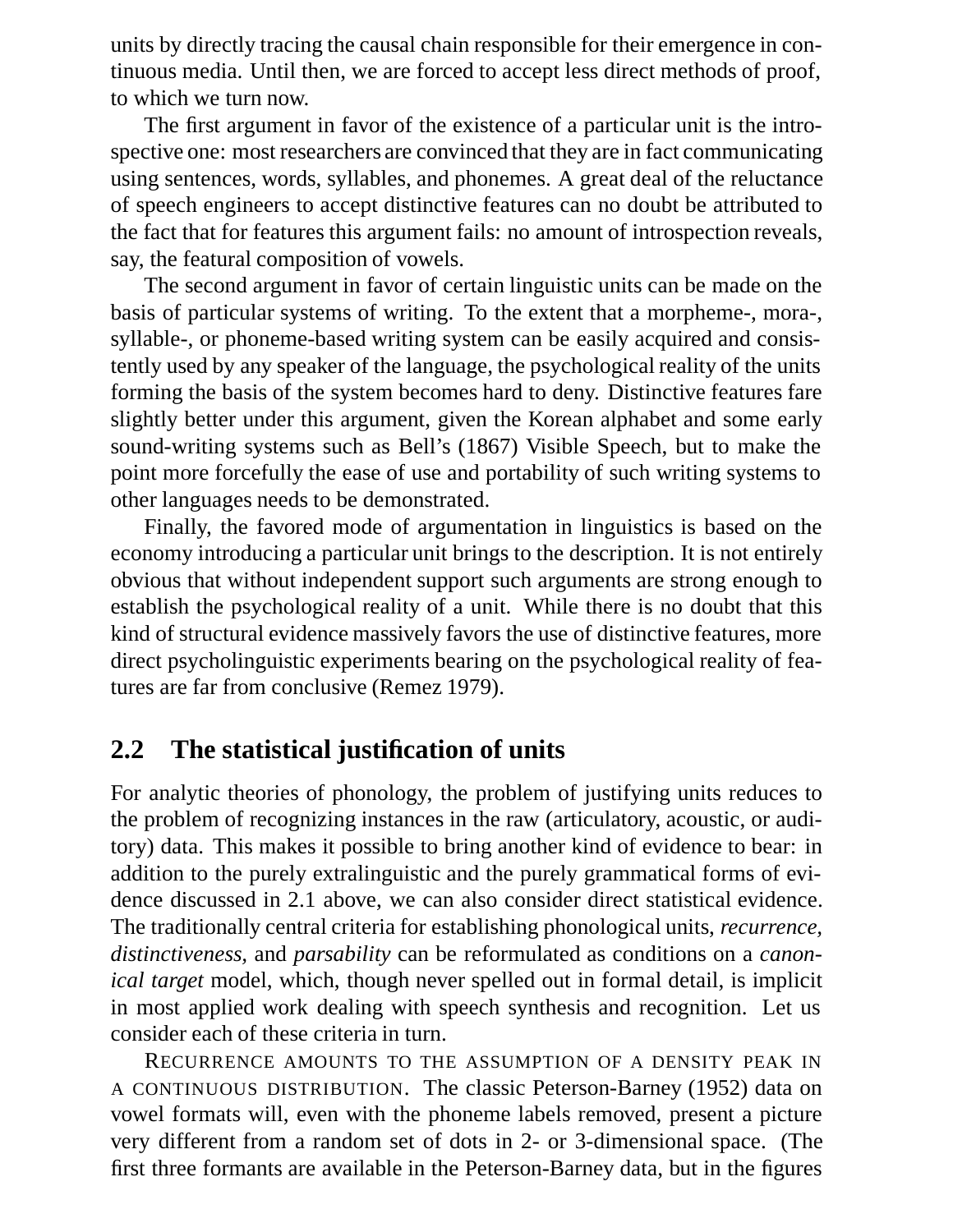

Figure 1: Vowel formants (after Peterson and Barney 1952)



Figure 2: Unambiguous tokens produced by adult male speakers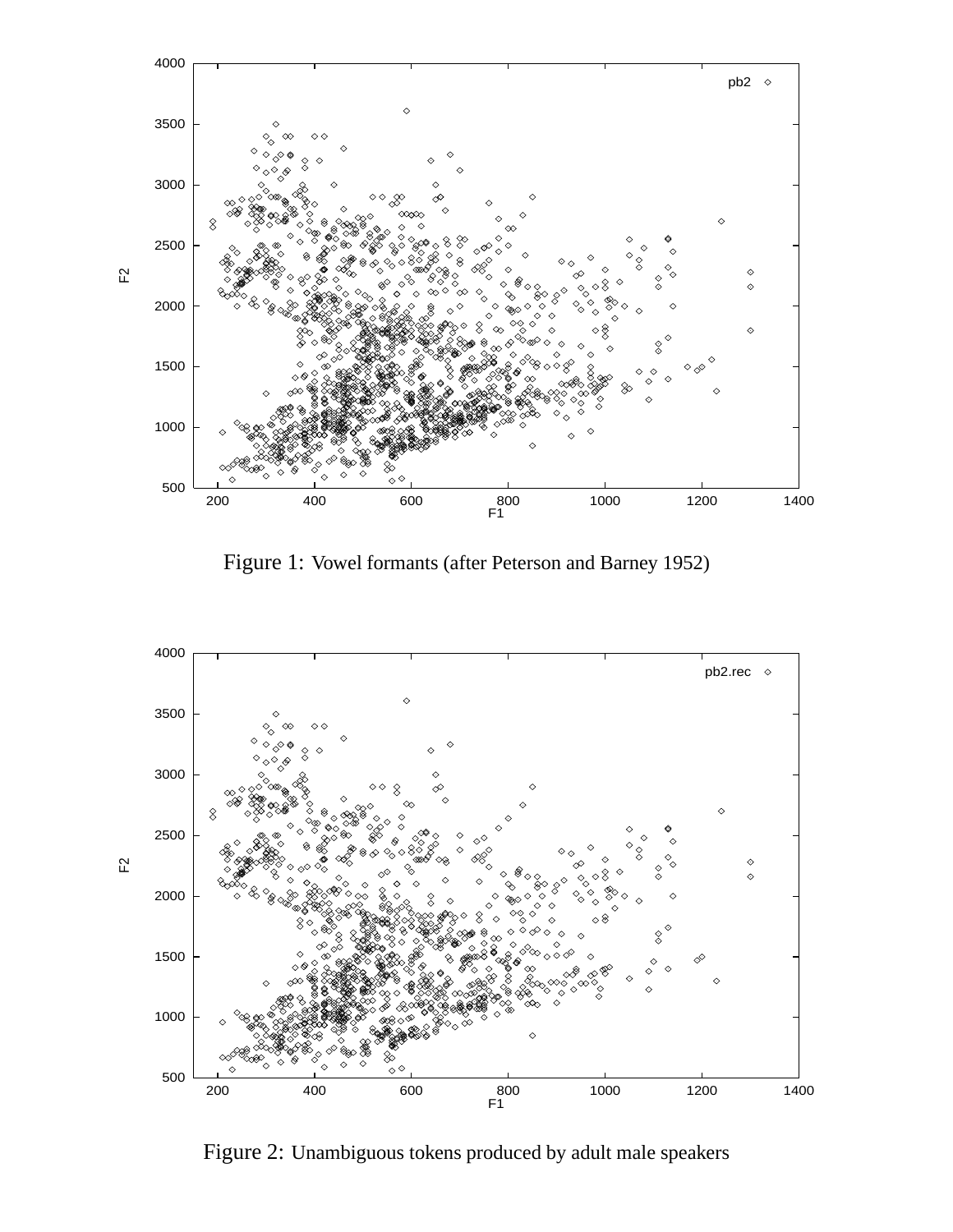

Figure 3: Mean values computed for 10 phonemes



Figure 4: Mean values computed for 10 best clusters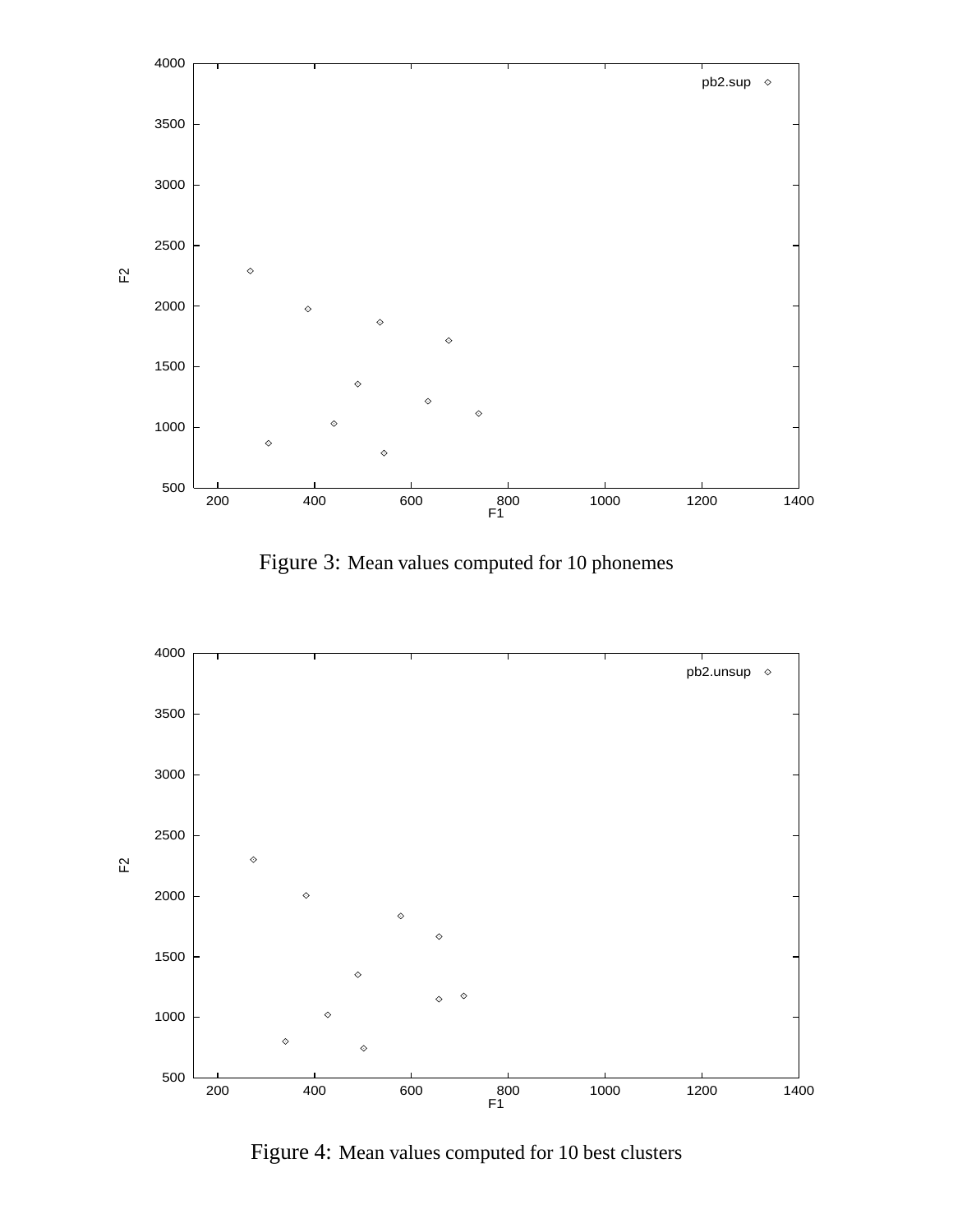only the first two are displayed). Because the dots corresponding to the vowels appear in a limited region of the plane (Fig. 1), their distribution can not be uniform. Even within the region of interest, which is obviously constrained to be rather small by the acoustic parameters of the vocal tract, the dots are spaced more densely in some regions than in others: simple visual inspection and more sophisticated statistical criteria both show the data to be clustered around relatively few points. If we remove all data points that correspond to utterances listeners could not identify, and include only the adult males in the sample, this clustering tendency is even more visible (Fig. 2). When the phonemic labels are available we can use *supervised* clustering techniques (Anderberg 1973) to capture this fact, and to compute statistics, such as the mean formant positions, that characterize the ten phonemes considered by Peterson and Barney (see also Watrous 1991) in direct acoustic terms (Fig. 3). But if phonemic labels are not available, *unsupervised* clustering techniques (Everitt 1980) are still applicable: we can simply compute the ten best clusters and see what formant positions they will correspond to. Figure 4 shows the results of this computation with the standard k-means algorithm, run in three dimensions, starting with fifty random clusters and ending in ten.

From the perspective of the phonologist, the most surprising idea here is not so much that generic statistical techniques can successfully reduce the complexity of the data, but rather the assumption of a direct mapping between psychological units and waveforms. In analytic models phonemes are defined extensionally, as types defined by the collection of their tokens, and not by some inherent (intensional) properties such as voicing or tongue position. The distinction between underlying and surface units is replaced by a distinction between populations and samples. In ideal cases, as in repetition tasks where most sources of variability are controlled, we find very tight clusters for each phoneme or major variant (e.g. tapped or trilled  $r$ ) and we can basically characterize each population by a single sample. When variation is small, we can think of the average of the cluster as providing a canonical value, distorted only by imperfections in the muscular micro-control of the speaker. In less ideal cases, the variation will be larger, and characterizing any population will require more numerical information than what is provided by the mean. But intensional characterization, e.g. in terms of distinctive features, can be justified only to the extent it leads to better quantitative characterization. (A distinction should be made between the statistical norm, defined by the mean, and the community norm, defined by some acoustic/auditory ideal shared by the speakers. This distinction is likely to play an important role in long-term processes such as vowel shifts, but for the purposes of describing synchronic phenomena can be ignored for the most part.)

In the mathematically simplest version of canonical target models, the populations are modeled as normal (Gaussian) distributions. To characterize an ndimensional normal distribution we need two sets of parameters: the means, which give the coordinates of the Gaussian peak, and the covariances, which de-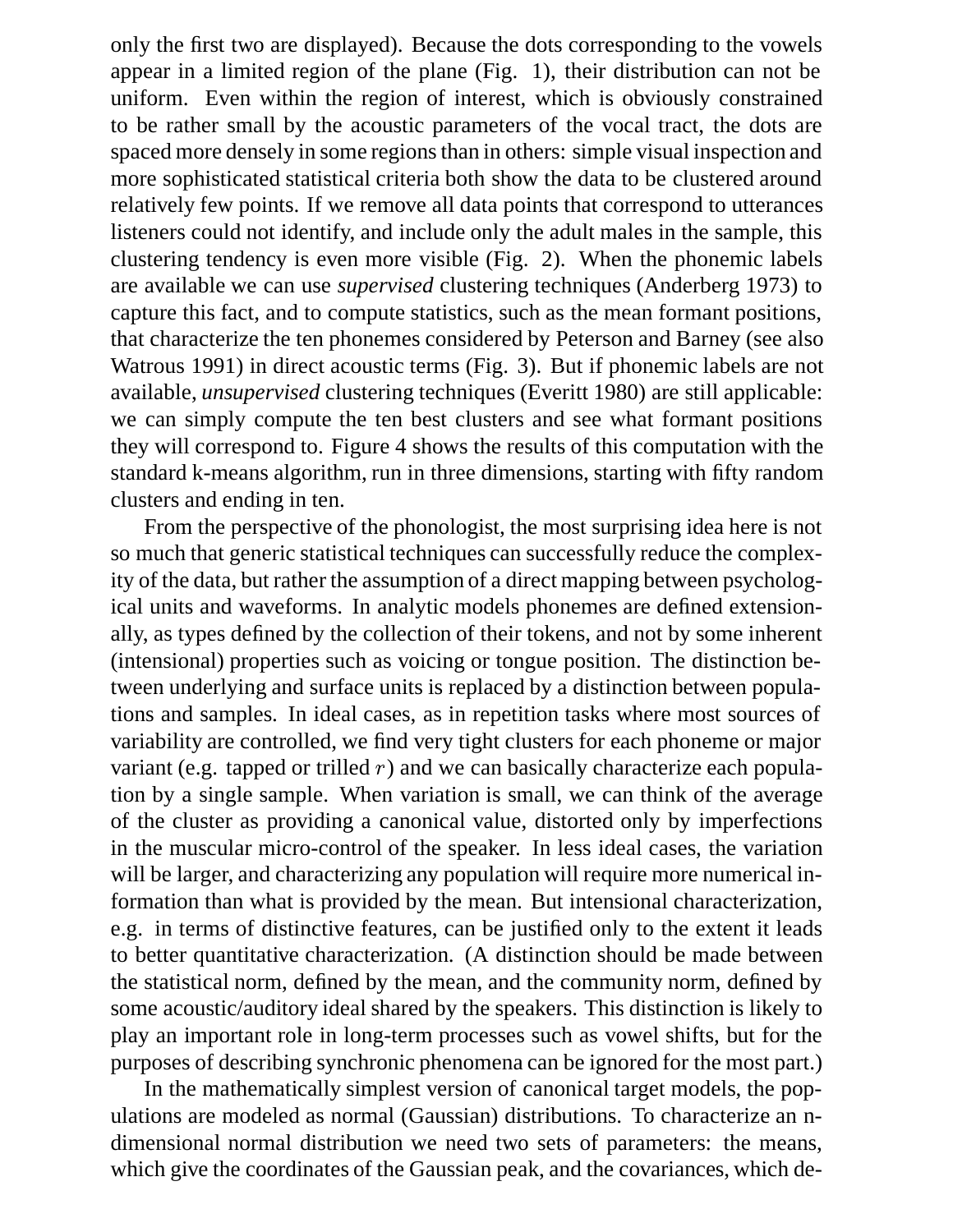scribe the size and shape of the ellipsoidal region around the peak that contains the bulk of the data points. As a further simplification, the axes of this ellipsoid are often assumed to be parallel to the coordinate axes: in such *diagonal covariance* models each canonical target can be given by 2n parameters. *Full covariance* models require  $n(n+3)/2$  parameters, still a very small number if we consider that each data point is characterized by  $n$  parameters (e.g. the first n formants) and each cluster is actually built on thousands of data points (and potentially subsumes an infinite number of them). While the mathematically simplest model is not necessarily the best one, normal distributions are widely used in practice, and make it easy to explain the statistical meaning of the distinctiveness criterion for establishing phonological units, to which we turn now.

DISTINCTIVENESS AMOUNTS TO THE SEPARATION OF DENSITY PEAKS. Again we take the unsupervised case as our starting point, and again we appeal to properties of the data already accessible through direct visual inspection but more solidly established by statistical tests: whether the data is best described by a single density peak or several distinct peaks (Fig. 5). Wherever we find a distinct peak, a distinct unit is justified at some systematic level. This need not be the 'systematic phonetic' level: for example, the first three peaks in the frequency distribution in Figure 5 are a systematic effect of having men, women, and children in the sample. Sometimes, as in the case of tapped vs. trilled  $r$ , distinct peaks can be shown to be subsumed under a single abstract unit, but more typically statistical distinctness implies psychological distinctness. The burden of proof is always on the proponent of the more abstract unit. We should emphasize here that distinctness of clusters is a type-level property, not to be confused with distinctness of tokens. In labeled data (Fig. 6), where the phonological value of each data point is known, we will often find data points with different phonological values falling quite closely to one another (neutralization) and we will also find distant data points within the same phoneme (allophonic variation). Both of these cases are quite compatible with the notion that the density peaks characterizing the different clusters are placed at considerable distance from one another: neutralization means that the tails of different distributions can overlap, and large allophonic variation means that the (co)variances are large i.e. the distribution is not very peaked.

To accommodate the cases of major allophonic variation, often several distinct Gaussians are assigned to a single phoneme model: in this case we talk about *mixture models* because the density function describing the distribution of data points belonging to a single phoneme is a mathematical mixture (weighted sum) of ordinary Gaussians. This method opens the door to adding an inordinate number of mixture components as an expedient way of achieving better fit with the data: in the limiting case, we can fit a very narrow Gaussian to each data point and thereby achieve perfect fit. However, the number of Gaussians that can be justified is limited by the Minimum Description Length principle (Rissanen 1978), and parametric models of speaker-dependent characteristics will in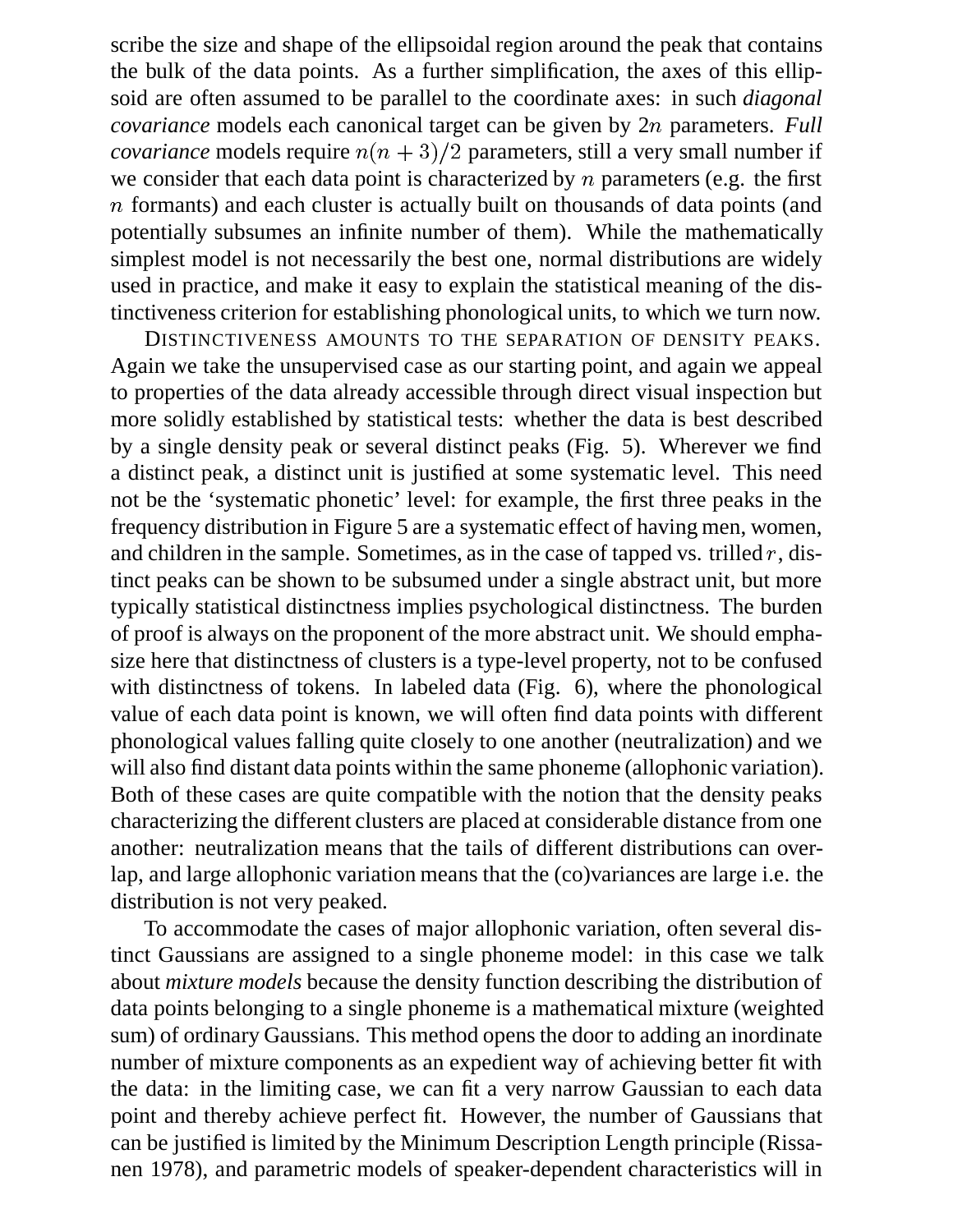

Figure 5: Distribution of F1 data for AA



Figure 6: Unambiguous tokens produced by adult male speakers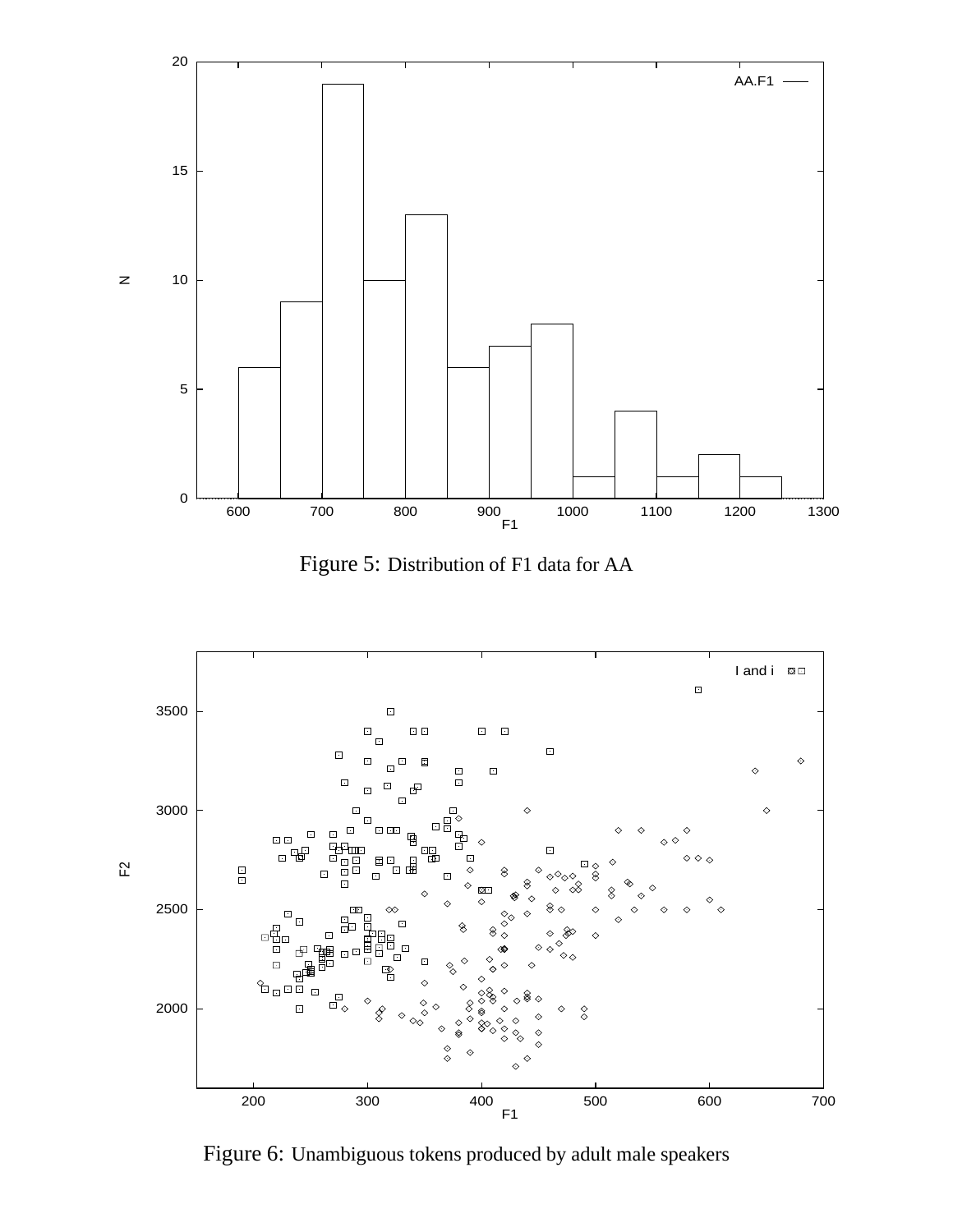general reduce the size of mixtures much better than mechanical curve-fitting.

PARSABILITY AMOUNTS TO A CONDITION OF APPROXIMATION BY IN-TERPOLATION. This criterion comes into play when we shift our attention from quasistationary signals and the paradigmatic relations that obtain among them to dynamic signals and their syntagmatic relations. Monophthongal vowels and liquids provide ideal examples of quasistationary signals, and their characterization in terms of time-invariant measurements such as formant place and intensity is quite reasonable, both for synthesis and analysis. For an utterance composed entirely of such sounds, the complex trajectories described by the articulators and/or by the features used to characterize the signal, it is sufficient to describe the quasistationary values that obtain during the central portion of each sound: the rest can be interpolated (see 3.2).

Unfortunately, no time-invariant characterization has ever been provided for the majority of the cases, particularly for stop consonants, nor is such a characterization likely to be forthcoming. It is not impossible to characterize dynamic systems in static terms, for this is exactly what reference to (higher) derivatives accomplishes. But the system under investigation is so highly dissipative that bringing the Hamiltonian apparatus of classical physics to bear is a nontrivial problem. On the other hand, stop consonants can be described with relative ease as a succession of states (e.g. the lips closing and then bursting open), so the difference between static and dynamic gestures is merely a difference in the number of freeze-frames we need for a full characterization: monophthongs require one, diphthongs require two, stop consonants might require three or even more. Keeping this in mind, the idea of canonical target configurations and interpolation is still applicable, but with the important caveat that a single phoneme might encompass several canonical states or *microsegments* (Fant 1973).

Once we divorce the idea of freeze-frames from the idea of minimal concatenative units, as suggested by monophonemic analyses of diphtongs and affricates, the phoneme is no longer the only candidate for underlying unit. Syllables, moras (demisyllables), and other units for which concatenation-based speech synthesis models exist (for an overview, see Klatt 1987) can also be realized as a succession of freeze-frames. Even models based on units of highly questionable psychological reality, such as diphones (units composed of the second half of one phone and the first half of the following phone) work reasonably well. The logic of our enterprise dictates that we treat all candidate units, including the implausible ones, equally, and select the best candidates according to statistical criteria based on the ability of the proposed unit(s) to reduce the complexity of the data.

It should be emphasized again that adopting an analytic model is not the same as denying the psychological reality of phonological units. To the contrary, the analytic model rests on the assumption that psychologically real underlying units exist, and can be extensionally defined by the statistical ensemble of the corresponding speech intervals. Whether such ensembles should be di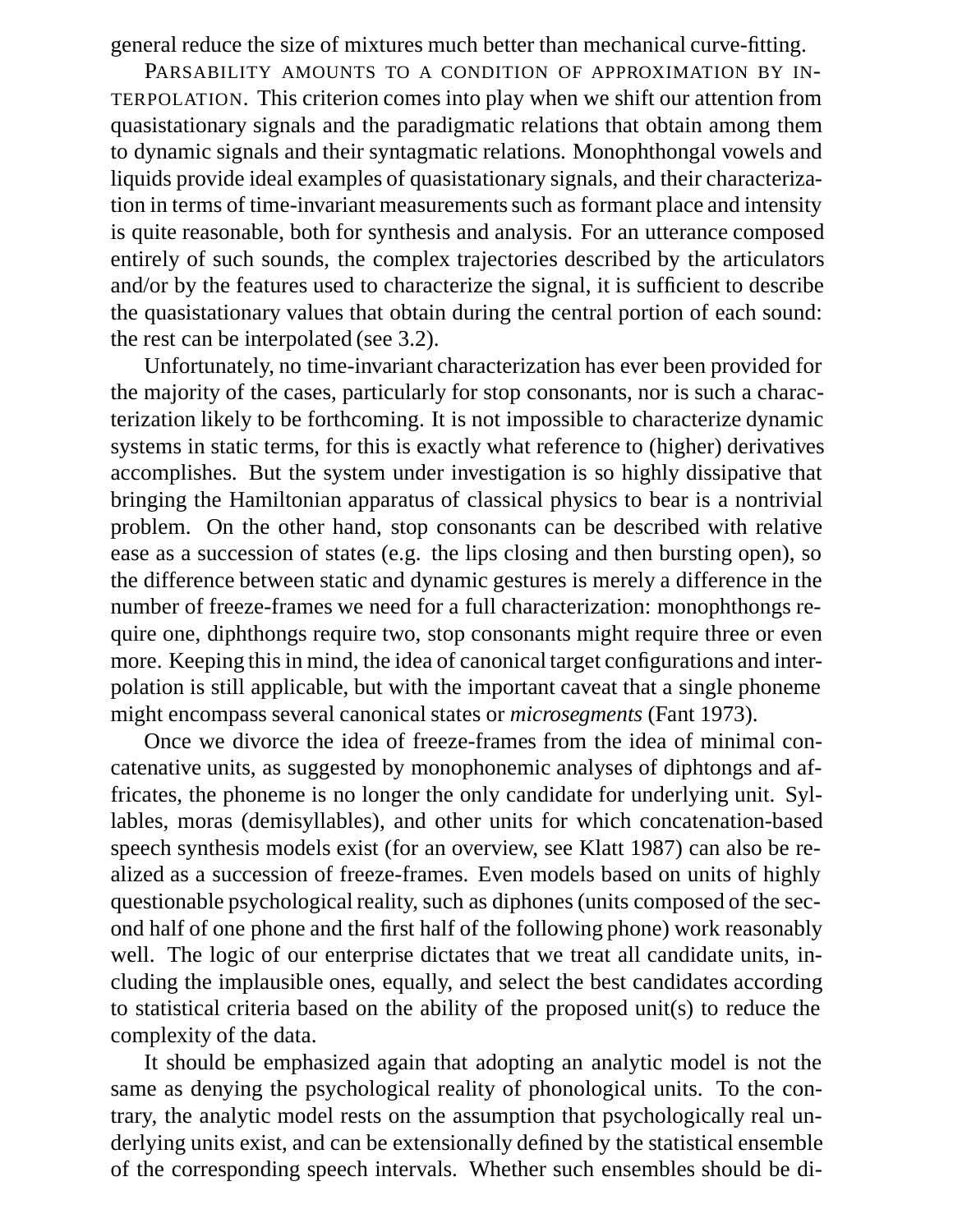rectly characterized by their means, variances, and other statistics, or whether they are better characterized indirectly, by causal models tracing the chain of production and/or perception, is ultimately an empirical matter.

# **3 Similarity**

The canonical target model, implicit in most analytic theories of phonology, has been explicitely formalized in Kornai (1994), a paper aimed at computer scientists and mathematicians who can be expected to use formalism as their guide through largely unfamiliar empirical terrain. Here, aiming at a reader familiar with modern phonology but not with advanced mathematics, we describe the genesis of canonical targets starting from general methodological considerations and often informal linguistic models. In 3.1 we describe the model using phonemes or similar concatenative units, and 3.2 describes a version using features or similar nonconcatenative units.

### **3.1 Targets and interpolation**

It is rather unfortunate that phonologists interested in the study of speech are often stopped from making their own contributions by the sheer complexity and mathematical sophistication of the signal processing techniques routinely used by speech engineers. Here we abstract away from the exact nature of the signal processing and treat all kinds of formant tracking, filter-band analysis, linear predictive coding, cepstral analysis etc. (for an overview see O'Shaughnessy 1987) as some transformation  $T$  that can be applied to a waveform to reduce its size. The idea behind transformations is that they are fully invertible in the limiting case: if no higher coefficients are truncated, we get lossless compression. If the higher coefficients are truncated to save space (or not even computed to begin with) the compression will be lossy. However, to the extent that synthesis based on transformed data provides results that are not perceptibly different from the original waveform, we can still think of these methods as invertible.

From our perspective, the main point is not so much the reduction in data size as the ability of transformations to turn near-periodic waveforms into nearconstant functions. The price we pay for this ability is that instead of a realvalued (scalar) function of time we must use n-dimensional (vector) functions, which correspond to *trajectories* of a point in n-dimensional real or complex space. Recovery of articulatory parameters, to the extent feasible, is just another transformation that replaces the fast changing waveform by a set of more slowly changing parameters. This particular black box can be penetrated by X-rays, and readers more comfortable with physical transformations than with mathematical ones can think of the trajectories that we will discuss as physical trajectories of the articulators.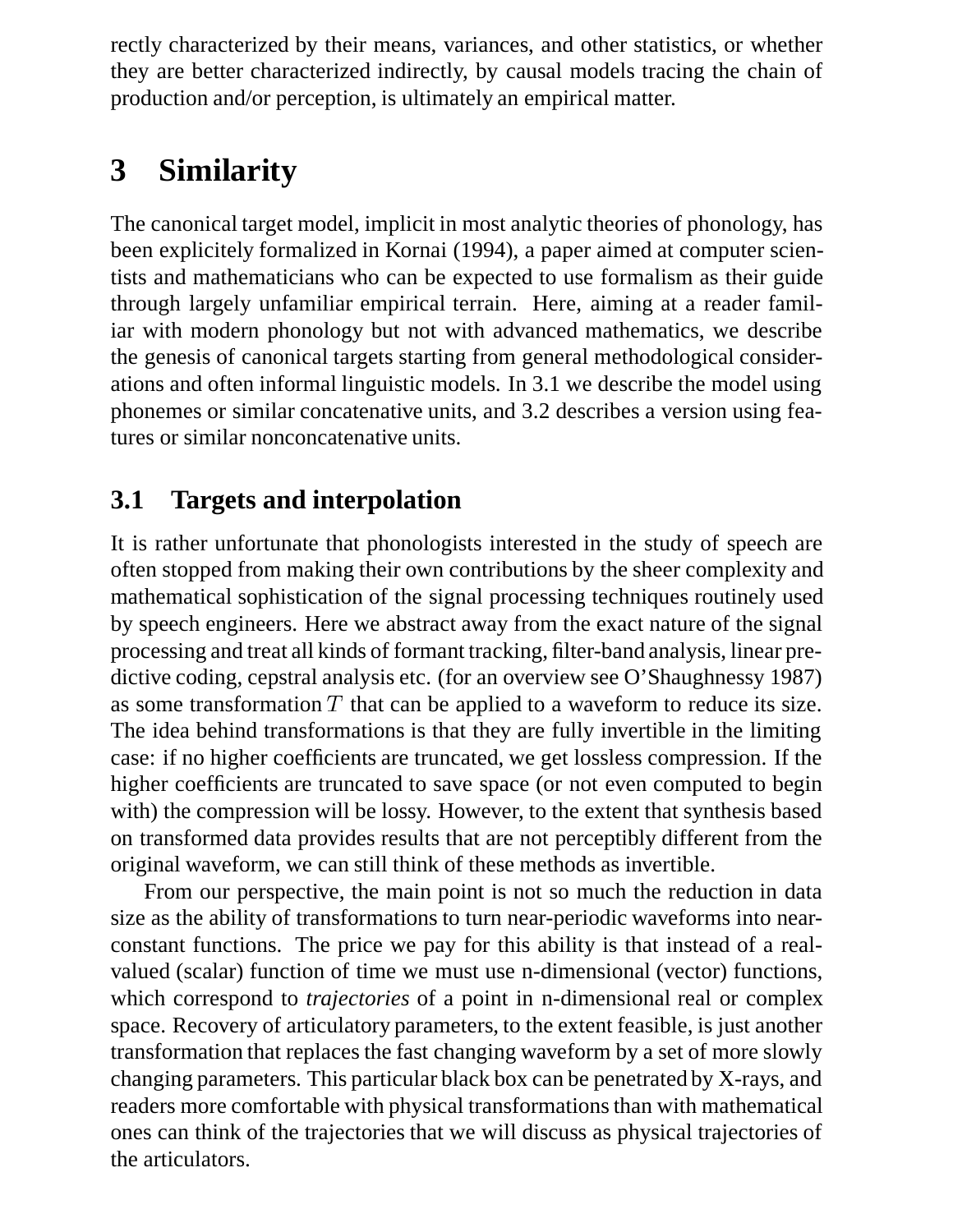Unlike the transformations generally used by engineers which are easy to compute but hard to interpret, articulatory parameters are hard to compute but have an obvious physical interpretation. We would consider the computational effort well spent if we could bring the physical laws governing articulator movement into play, but, unfortunately, the dynamics of articulator movement is not very well understood. Though with the advance of finite element techniques we can expect significant progress in this area, it should be kept in mind that the most recalcitrant aspect of speech data, variability, is in no way reduced by moving from the acoustic to the articulatory domain. Whatever the eventual form of the physical model will be, it will contain a large number of stochastic parameters for the size of the vocal tract, muscular strength of the individual, and other biological factors. While we can hope for important insights from this area, especially in the separation of intra- and inter-speaker variation, progress in phonology does not depend on progress in physical modeling of the vocal tract. To the contrary, articulatory models of analysis and synthesis have a long way to go before their performance becomes comparable to that of models using more abstract mathematical transformations such as cepstra. The relevance of the study of the articulators for phonology in general, and sign language phonology in particular, remains to be demonstrated.

In sum, we can treat the relationship between speech waveforms and their transforms as transparent: given one, the other can be computed mechanically. Using the terminology of linguistics, different transforms, physical and mathematical, merely provide 'notational variants' of the waveform. But as every student of high school algebra knows, a clever change in notation, sometimes just a simple linear transformation of the variables, can make the difference between solving a problem or not. We will assume that transformations are freely available, but we will not assume that we know which one is the best. In particular, we will not assume that those yielding articulatory parameters are a priori better than those for which a straightforward physical interpretation is not readily available.

Let us collect speech waveforms in a set  $K$  of real-valued real functions.  $K$  is a proper subset of the set of all such functions: all waveforms are continuous, differentiable, and have many other properties that distinguish them as corresponding to speech rather than to music or other non-speech noises. Unfortunately, currently we do not fully understand what these properties are and we can not formulate a model that will generate all and only speech waveforms corresponding to phonologically well-formed utterances of a given language, dialect, or individual. Conversely, given an arbitrary waveform that meets some general criteria concerning amplitude (loudness) and the distribution of energy among various frequencies, we can not decide automatically whether this waveform corresponds to a well-formed utterance. The only way to get a grip on  $K$ is sampling it: we can record speech waveforms generated by human speakers. Sufficiently large samples will also provide information about the distribution of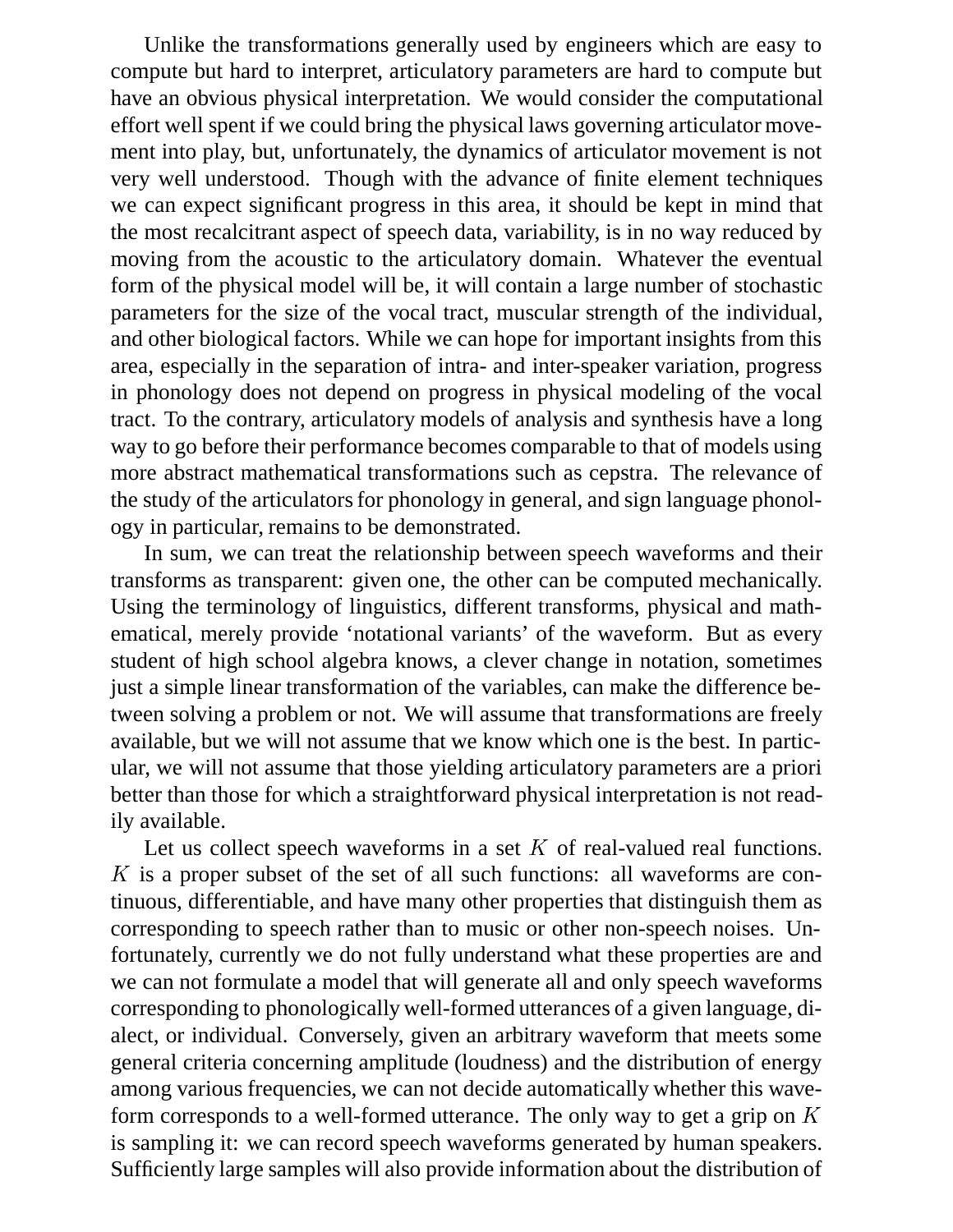the data, e.g. about the frequency of a particular form occurring in some context. Such information can be summarized by a probability measure  $M$  over  $K$ , implicitly conditioned by the sampling procedure (whether we use male of female speakers, adults or children, speakers of British or American English, speaking slowly or fast, informally or formally, and so on). The production task embodied in the sampling procedure can also be extended to, or verified by, a perception task, where listeners are asked to provide a transcription in some broad phonemic alphabet. This will associate to each waveform x a transcription  $A(x)$ , with the inverse  $A^{-1}$  of the transcription function A filling a role analogous to that of the *interpretation function* in Montague semantics.

To say that an utterance is composed of a succession of (micro)segments is to say that the transformed waveform at every instant can be described by interpolating between steady-state canonical targets. In order to create a mathematically well-defined problem of interpolation, we need to specify a class of functions among which we search for the optimal interpolation function. In the literature, this problem is hardly ever addressed explicitely: reading between the lines we can conclude that most authors have a class of functions in mind that only contains 'smooth' functions. For the sake of concreteness we assume that 'smoothness' means the piecewise continuity of low-order derivatives of the transform. We also need to define a figure of merit reflecting how closely the function approximates the target points or how closely two functions approximate one another. But before we turn to this problem in 3.2, let us briefly summarize the canonical target model for the concatenative case.

Given a set of transcribed utterances, we model the population from which this sample was drawn by specifying (i) an inventory of concatenative units  $P$ ; (ii) a definition of these units in terms of constant (or piecewise constant) target values and the probability of their occurrence; (iii) a transformation  $T$  that maps each utterance into a slowly changing function; and (iv) a distance measure that tells us how well the concatenatively generated function in the model approximates the slowly changing function obtained by transforming a given waveform. Almost all synthesis and recognition models in the literature fit this general scheme, though the details of the implementation vary widely.

An important example of canonical target models is provided by parametric speech synthesizers such as MITalk (Allen et al 1987). For each unit (i), its acoustic parameters are initially looked up in a table, and are subsequently modified by parameters describing the speaker and the context. To the extent that these models are driven by underlying (or orthographic) representation, the probability of occurrence required in (ii) above has to be deduced from the language model used to drive the synthesis and from the distribution of speakerdependent parameters – the latter is implicitly assumed to match the population of the speakers to be modeled. The typical transformation is linear predictive coding (LPC), and the typical distance measure is Euclidean  $(L_2)$  distance.

Hidden Markov Models (Baker 1975) can also be thought of as canonical tar-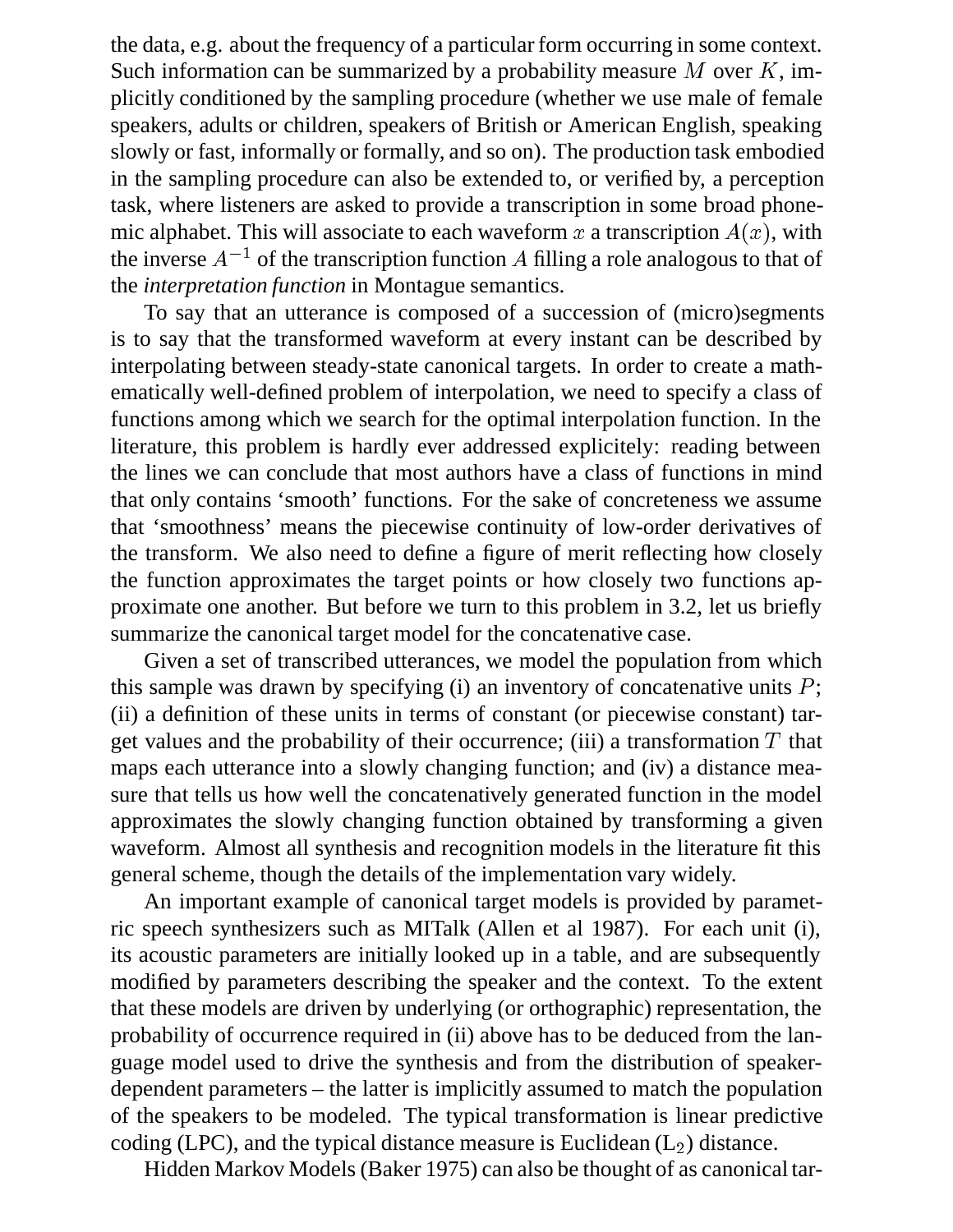get models, with the hidden states corresponding to the underlying concatenative units, and the output distributions defining the extensional models of these units. In modern systems, the underlying units are typically triphones (phonemic units further specified by their immediate left and right neighbors), the transformation is usually mel cepstral, and the distance is computed in terms of (log) probabilities. While in synthesis systems variability across individuals is only modeled implicitly and variability within the speech of a single individual is weakly modeled, recognition systems are very explicit about capturing both kinds of variation.

#### **3.2 Partial targets and superposition**

Trajectories corresponding to speech waveforms seldom show abrupt jumps. To the extent we find discontinuities, we find them mostly in the higher derivatives, and even there they are disguised and smoothed out by a great deal of noise. Since there are not that many discontinuities, models producing stepwise constant trajectories will not fit the data well. Indeed, the necessity of some *smoothing* procedure, roughly corresponding to phonetic/phonological assimilation processes, has long been recognized, and almost every model will have some smoothing built in. This results in a loss of direct coupling between segmental psychological units and their realizations, because the form a smoothed segment takes will depend on the neighboring segments. Since the neighbors themselves depend on their neighbors, some interaction between non-adjacent segments is predicted to be possible. At the phonetic level such interactions have been demonstrated by Öhman (1966). At the phonological level, non-local interactions have been known at least since Pānini 8.4.1-39, and they constitute the strongest grammatical evidence in favor of the model that takes segments to be bundles of distinctive features.

Though smoothing is often hidden in the details of the signal processing and engineers consider it a routine step of minor importance, for the phonologist it marks an important step away from direct models. Since smoothing is a separate computational procedure that uses the canonical targets as input, we can no longer say that psychological units are directly related to waveforms. As the smoothed trajectory is no longer piecewise constant, the input constants can no longer be directly recovered. The floodgates are open: once smoothing is permitted there is nothing to stop us from using more elaborate computational procedures and view the relationship between the psychological units and their eventual realization as less direct than type/token relationship. To be sure, speech engineers would, for the most part, deny that the pre-smoothed stage constitutes a theoretically significant intermediate level of representation. But from the perspective of the phonologist the question needs to be asked differently: is there anything special about assimilation that makes a dedicated computational step necessary? From the available phonological evidence, the answer is neg-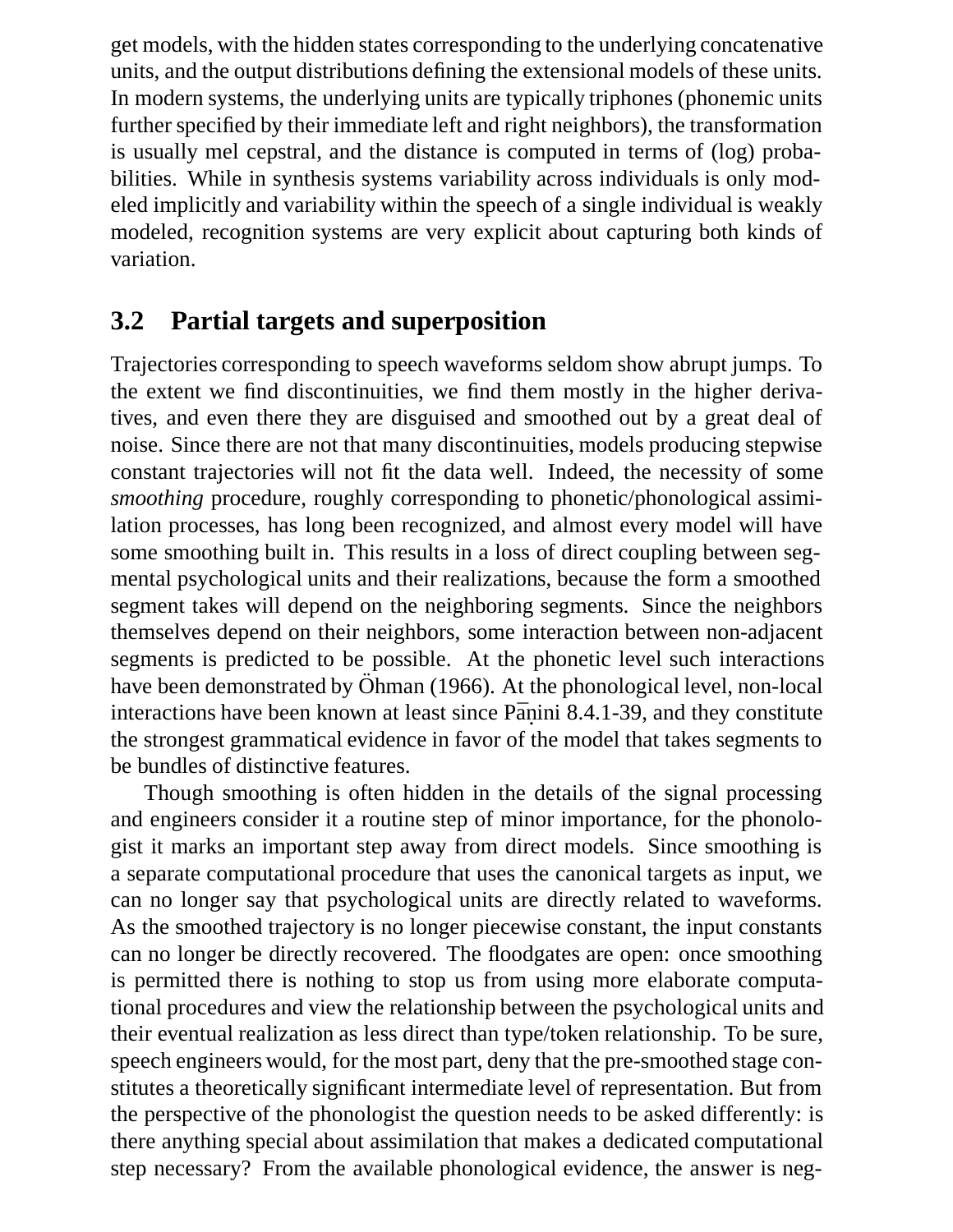ative. Assimilation is just a form of spreading, no different in character from other phonological regularities such as vowel harmony.

Following this argument to its logical conclusion means that we must employ the same abstract specification method for local and for long-range phenomena. This method will be called *superposition* because it is completely analogous to the superposition method long familiar from physics: instead of computing the effects of various forces one by one, we first compute the combined force and only then compute its effect. The role of physical forces will be played by phonological constraints between psychological elements and their realizations, and the role of the physical quantity (action) to be minimized will be played by utterance distance.

According to the Cherry-Halle-Jakobson program, features  $F_i$  should be directly equated to regions  $a_i$  of the acoustic space so that if a segment p can be characterized as  $[+F_1, -F_2, +F_3]$  it must be in the part of the acoustic space that is given by  $a_1 \cap \overline{a_2} \cap a_3$ . While the simplicity of this *intersective* model (formalized in greater detail in Kornai 1993) is appealing, the failure of the program to yield workable acoustic models suggests that a more complex approach explicitely incorporating feature interaction is required. We will model a feature F by the probability distribution of the corresponding canonical target  $\phi$ , but do not assume that the targets will partition the acoustic space. Finding the acoustic realization x of a phoneme p composed of features  $F_i$  will require solving a minimum distance problem: if the distance is error squared, this will be simply the center of gravity of the intended targets  $\phi_i$ . Since the targets are not points but probability distributions, the solution itself will be a probability distribution. The intersective model could also be extended probabilistically, but it would define the solution by multiplying the relevant probabilities, while in the present model the solutions are the result of a more complex additive procedure (a form of convolution).

As an illustrative example, consider two features  $F_1$  and  $F_2$  represented by one-dimensional distributions  $\phi_1$  and  $\phi_2$ . Let  $\phi_1$  have a narrow peak of probability .99 at  $x = 0$  and another peak of probability .01 at  $x = 1$ , and let  $\phi_2$  have .01 probability at  $x = 0$  and .99 at  $x = 1$ . With two such incompatible features, the probability of a phone x satisfying both is  $\langle .02 \rangle$ , and the only values that x can take are 0 and 1, if we use the multiplicative model. However, if we use the superposition model, the requirement to satisfy  $F_1$  and  $F_2$  means that we select the point x minimizing the error  $(x - 0)^2 + (x - 1)^2$ , which is at  $x = 0.5$  with probability >.98. Since the distributions  $\phi_i$  can not be measured directly the model has considerable freedom inasmuch as 98% of the data ( $x = 0.5$ ) could be just as well described by starting from  $\phi_1$  and  $\phi_2$  which have their peaks not at 0 and 1 but at  $-0.5$  and  $+1.5$  or at any other points equidistant from 0.5. But different data sets will impose different constraints and if the number of features remains below the number of segment types the overall system will still have a unique best solution.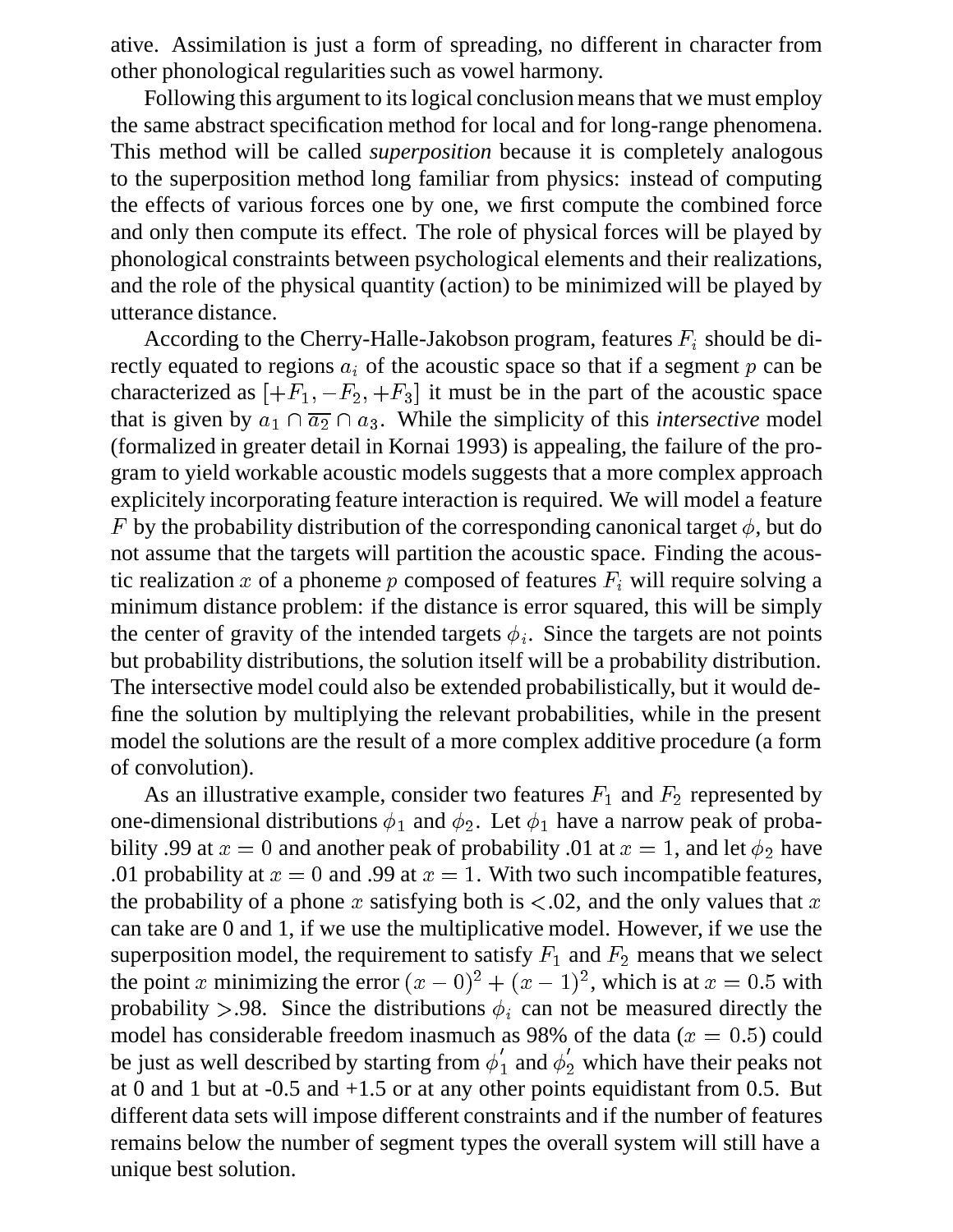To see that the  $\phi_i$  can not be directly measured it is sufficient to consider a relatively simple pair of features, tonal H and L, which have a single, well understood, and relatively easily measurable acoustic correlate, the fundamental frequency  $F_0$ . The distribution  $\phi_H$  of  $F_0$  in tone bearing units phonologically marked H will be nearly identical to the distribution  $\phi_L$  obtained for those marked L, even for a single speaker, as long as the language exhibits significant downdrift. It is true that phrase-initial H and L would be statistically distinguishable, but unless we know that there is such a thing as downdrift we do not have any reason to inspect the phrase-initial portion of the data separately. If we are aware of downdrift, we are in the business of fitting more complex statistical models (involving e.g. exponential decay to a baseline), so the point that the relevant parameters can not be directly measured but must be computed is evident. The simplest model incorporating downdrift would be one where it is not  $F_0$  but its derivative  $F_0$  which is computed by interpolation to two constant targets, a positive one corresponding to H and a negative one corresponding to L. Needless to say, the mathematically simplest model is not necessarily the best one, but the larger point that a choice between models can be made on a purely statistical basis remains valid quite independent of whether it is fruitful to consider derivatives in the trajectories (Furui 1986).

The central idea of the superposition model is that the same process, interpolation, applies not only across successive elements, but also across simultaneous elements. Smoothing requires interpolation between successive points, and modeling features requires finding the minimum error trajectory among several possibly conflicting targets. The basic requirements of the model remain the same: (i) an inventory of nonconcatenative units  $F$ ; (ii) a definition of these units in terms of constant (or piecewise constant) target values and the probability of their occurrence; (iii) a transformation  $T$  that maps each utterance into a slowly changing function; and (iv) a distance measure that tells us how well the succession of multiple partial targets generated in the model approximates the slowly changing function obtained by transforming a given waveform.

Combinatorial theories of phonology give us a good handle on the inventory (i). Traditional acoustic phonetics along the lines of Peterson and Barney provides a great deal of information about (ii) in the segmental case, and this naturally extends to cases such as tridirectional vowel features where the features can be realized in isolation. Speech engineering research offers a variety of transforms (iii) and solves the problem of finding the appropriate distance measure (iv) by combing transformations until distance computations reduce to the mathematically simplest Euclidean distance. A good example is provided by Itakura-Saito distance which is intimately connected to the linear predictive coding (LPC) transformation (Atal and Hanauer 1971). The LPC transform associates an acoustic filter  $T(x)$  to a sound, and the distance of x to another sound y is measured by inverse filtering y through  $T(x)$  and computing the energy of the residual sound. Another example, more directly relevant to the quest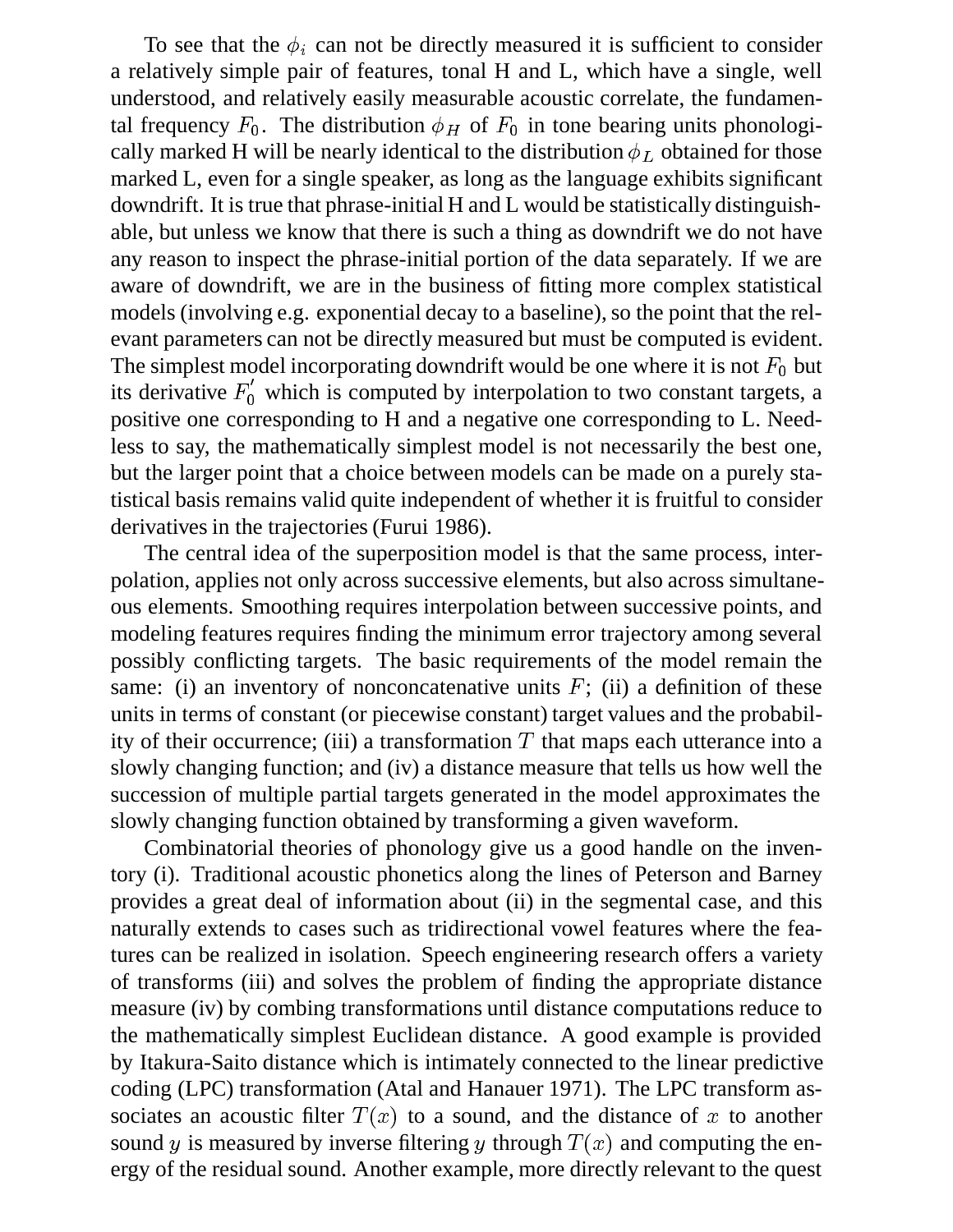for a direct acoustic characterization of distinctive features, is the canonical distortion measure introduced by Baxter (1994), which is built on the basis of a known classification into discrete categories. When combined with Dynamic Time Warping (for an overview see Sankoff and Kruskal 1983) the same way as in Itakura (1975), this measure would yield zero distance between two waveforms if and only if they have the same phonemic transcription.

# **4 Conclusion**

In this paper we have outlined a framework for analyzing, comparing, and refining analytic theories of phonology, and presented an alternative to the intersective model of features. While our concept of underlying representations as discrete cognitive structures generated from segmental or autosegmental units is fairly standard in phonology, our view of surface representations admitting only automatically measurable physical properties of the speech signal will perhaps be called 'phonetic' by some phonologists. But the goals of a theory are no doubt more important than the name we use to describe it, and the means we use to achieve the goal of a practicable theory are more important still. We proposed that phonology, if it is to produce results useful for scientists and engineers interested in speech, must go beyond the combinatorial enumeration of discrete structures and explicitely address the issue of variable physical realizations, their mathematical transformations, and provide a distance measure that tells us how well the model fits the data.

#### REFERENCES

- Allen, Jonathan, M. Sharon Hunnicutt and Dennis Klatt (1987). *From text to speech: the MITalk system*. Cambridge University Press.
- Anderberg, Michael R. (1973). *Cluster analysis for applications*. Academic Press, New York.
- Anderson, John and Colin Ewen (1987). *Principles of dependency phonology*. Cambridge University Press, Cambridge.
- Atal, Bishnu S. and Suzanne L. Hanauer (1971). Speech analysis and synthesis by linear prediction of the speech wave. *Journal of the Acoustical Society of America* **50** 2, 637–655.
- Baker, J. (1975). The DRAGON system an overview. *IEEE Transactions on Acoustics, Speech, and Signal Processing* **ASSP-23** 24–29.
- Baxter, Jonathan (1994). *The canonical metric for vector quantization*. Ms, Flinders University of South Australia.
- Bell, Alexander M. (1867). *Visible speech*. Simpkin, Marshall, and Co,, London.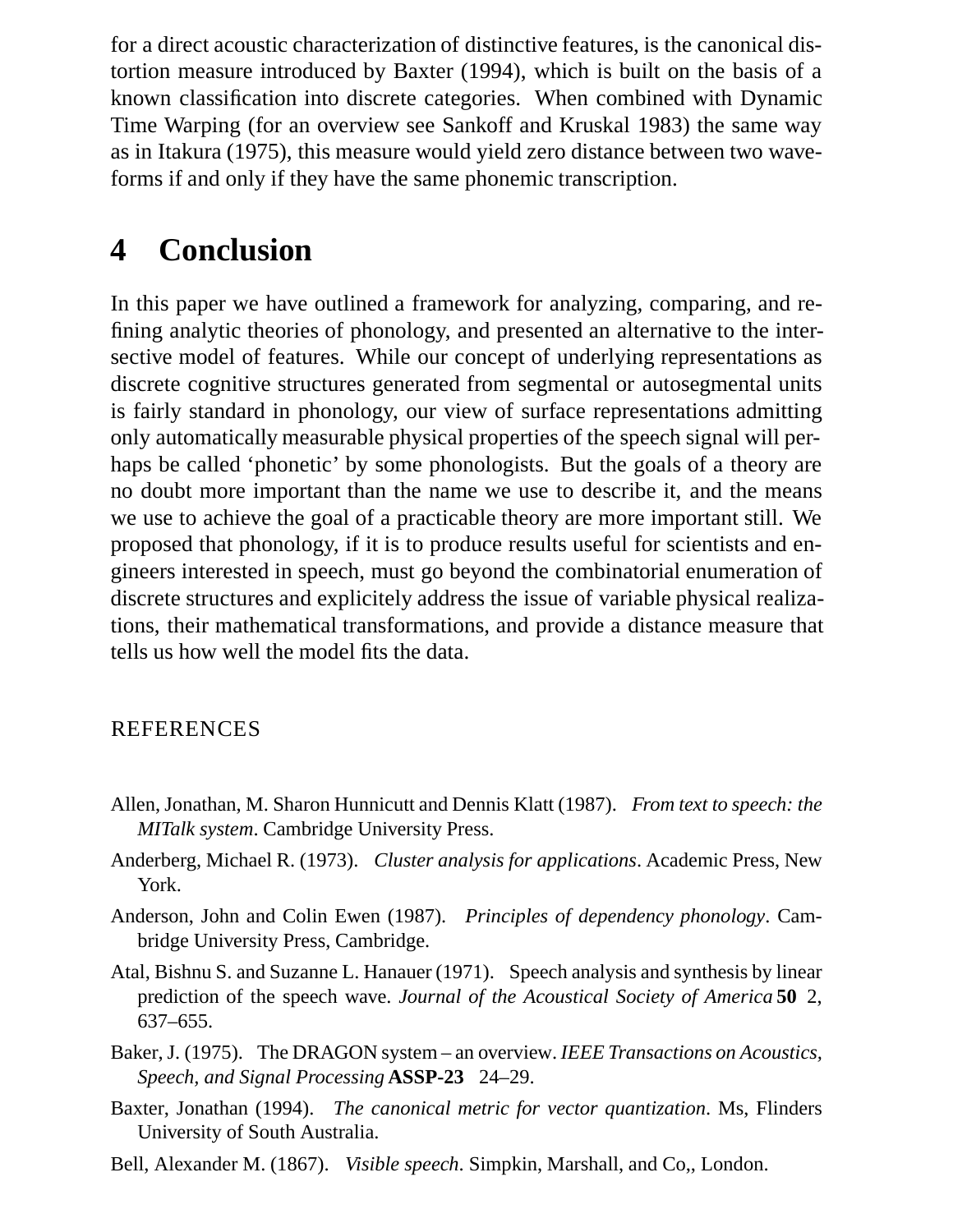Bird, Steven (1990). *Constraint-based phonology*. PhD Thesis, University of Edinburgh.

- Bird, Steven and T. Mark Ellison (1994). One-level phonology: autosegmental representations and rules as finite automata. *Computational Linguistics* **20** 1 , 55–90.
- Booij, Geert and Jerzy Rubach (1987). Postcyclic versus postlexical rules in lexical phonology. *Linguistic Inquiry* **18** 1, 1–44.
- Browman, Catherine P. and Louis Goldstein (1990). Tiers in articulatory phonology with some implications for casual speech. In *Papers in Laboratory Phonology I: Between the Grammar and Physics of Speech*, John Kingston and Mary E. Beckman, (eds.) Cambridge University Press, 341–376.
- Cherry, Colin (1956). Roman Jakobson's distinctive features as the normal coordinates of a language. In *For Roman Jakobson*, Morris Halle, (ed.) Mouton, The Hague.
- Cherry, Colin, Morris Halle and Roman Jakobson (1953). Toward the logical description of languages in their phonemic aspect. *Language* **29** 34–46.
- Chomsky, Noam (1956). Three models for the description of language. *I. R. E. Transactions on Information Theory* **IT-2**.
- Chomsky, Noam and Morris Halle (1968). *The sound pattern of English*. Harper & Row, New York.
- Cole, Ronald A., Michael S. Phillips, Robert Brennan, Ben Chigier, Rich Green, Robert Weide and Janet Weaver (1986). Status of the C-MU phonetic classification system. In *Proc DARPA Speech Recognition Workshop*. Palo Alto, CA, 1–5.
- Cole, Ronald A., Richard M. Stern, Michael S. Phillips, Scott M. Brill, Andrew P. Pilant and Philippe Specker (1983). Feature-based speaker-independent recognition of isolated English letters. In *ICASSP-83*. Boston, MA, 731–733.
- Everitt, Brian (1980). *Cluster analysis*. Halsted Press, New York.
- Fant, Gunnar (1973). *Speech sounds and features*. MIT Press, Cambridge.
- Fujimura, Osamu, S. Kiritani and H. Ishida (1973). Computer controlled radiography for observation of movements of articulatory and other human organs. *Computer Biological Medicine* **3** 371–384.
- Furui, Sadaoki (1986). Speaker-independent isolated word recognition using dynamic features of speech spectrum. *IEEE Transactions on Acoustics, Speech, and Signal Processing* **ASSP-34** 1, 52–59.
- Goldsmith, John A. (1976). *Autosegmental phonology*. PhD Thesis, MIT.
- Halle, Morris (1983). Distinctive features and their articulatory implementation. *Natural Language and Linguistic Theory* **1** 91–107.
- Halle, Morris and Jean-Roger Vergnaud (1987). *An essay on stress*. MIT Press, Cambridge.
- Hulst, Harry van der (1989). Atoms of segmental structure: components, gestures, and dependency. *Phonology* **6** 2, 253–284.
- Itakura, Fumitada (1975). Minimum prediction residual principle applied to speech recognition. *IEEE Transactions on Acoustics, Speech, and Signal Processing* **ASSP-23** 67–72.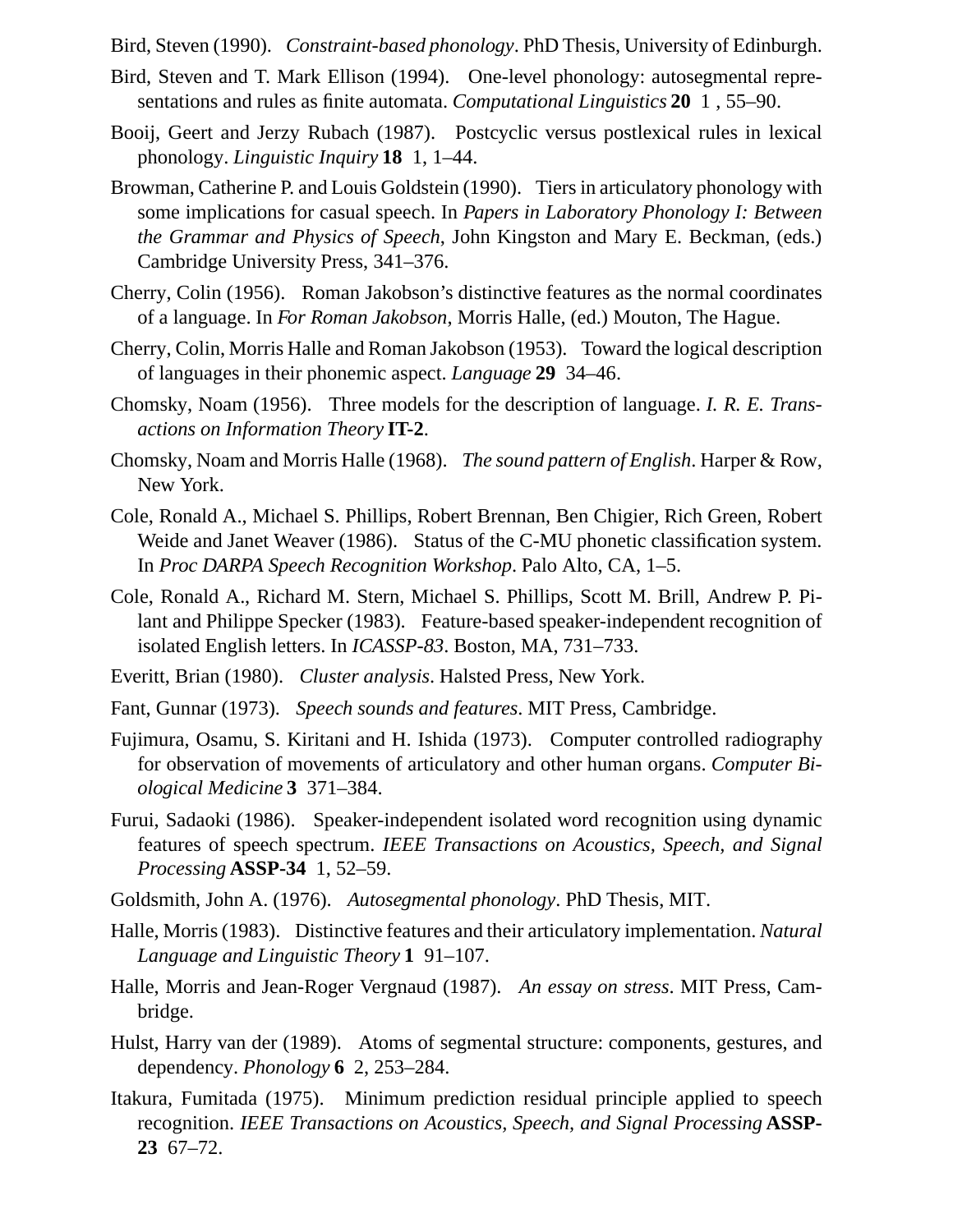- Jakobson, Roman (1939). Observations sur le classment phonologique des consonnes. In *Proc. 3rd International Congress of Phonetic Sciences*. 34–41.
- Jakobson, Roman, Gunnar Fant and Morris Halle (1952). *Preliminaries to speech analysis: the distinctive features and their correlates*. MIT Press, Cambridge MA.
- Kaplan, Ronald and Martin Kay (1994). Regular models of phonological rule systems. *Computational Linguistics* **20** 3, 331–378.
- Kaye, Jonathan, Jean Lowenstamm and Jean-Roger Vergnaud (1985). The internal structure of phonological elements: a theory of charm and government. *Phonology (Yearbook)* **2** 305–28.
- Keating, Patricia (1985). CV phonology, experimental phonetics, and coarticulation. *UCLA Working Papers in Phonetics* **62** 1–13.
- Kingston, John and Mary E. Beckman, (eds.). *Papers in laboratory phonology I: between the grammar and physics of speech*. Cambridge University Press.
- Kiparsky, Paul (1982). Lexical morphology and phonology. In *Linguistics in the morning calm*, I.-S. Yang, (ed.) Hanshin, Seoul, 3–91.
- Klatt, Dennis H. (1987). Review of text-to-speech conversion for English. *Journal of the Acoustical Society of America* **82** 3, 737–793.
- Kornai, András (1993). The generative power of feature geometry. *Annals of Mathematics and Artificial Intelligence* **8** 37–46.
- Kornai, András (1994). Relating phonetic and phonological categories. In *Language Computations*, Eric Sven Ristad, (ed.) DIMACS 17, American Mathematical Society, 21–35.
- Koskenniemi, Kimmo (1983). Two-level morphology: a general computational model for word-form recognition and production, Department of General Linguistics, University of Helsinki Publication, Helsinki.
- Liberman, Alvin M., F. S. Cooper, D. Shankweiler and M. Studdert-Kennedy (1967). Perception of the speech code. *Psychological Review* **74** 431–461.
- Mohanan, K. P. (1982). Lexical phonology, PhD Thesis, MIT.
- O'Shaughnessy, Douglas (1987). *Speech communication, human and machine*. Addison Wesley.
- Ohman, Sven E. G. (1966). Coarticulation in VCV utterances: spectographic measure- ¨ ments. *Journal of the Acoustical Society of America* **39** 151–168.
- Paradis, Carole (1988). On constraints and repair strategies. *The Linguistic Review* **6** 71–97.
- Peterson, G. E. and H. L. Barney (1952). Control methods used in the study of vowels. *Journal of the Acoustical Society of America* **24** 175–184.
- Prince, Alan and Paul Smolensky (1993). *Optimality theory. Constraint interaction in generative grammar*. Ms, Rutgers University and University of Colorado.
- Remez, R. (1979). Adaptation of the category boundary between speech and nonspeech: a case against feature detectors.. *Cognitive Psychology* **11** 38–57.